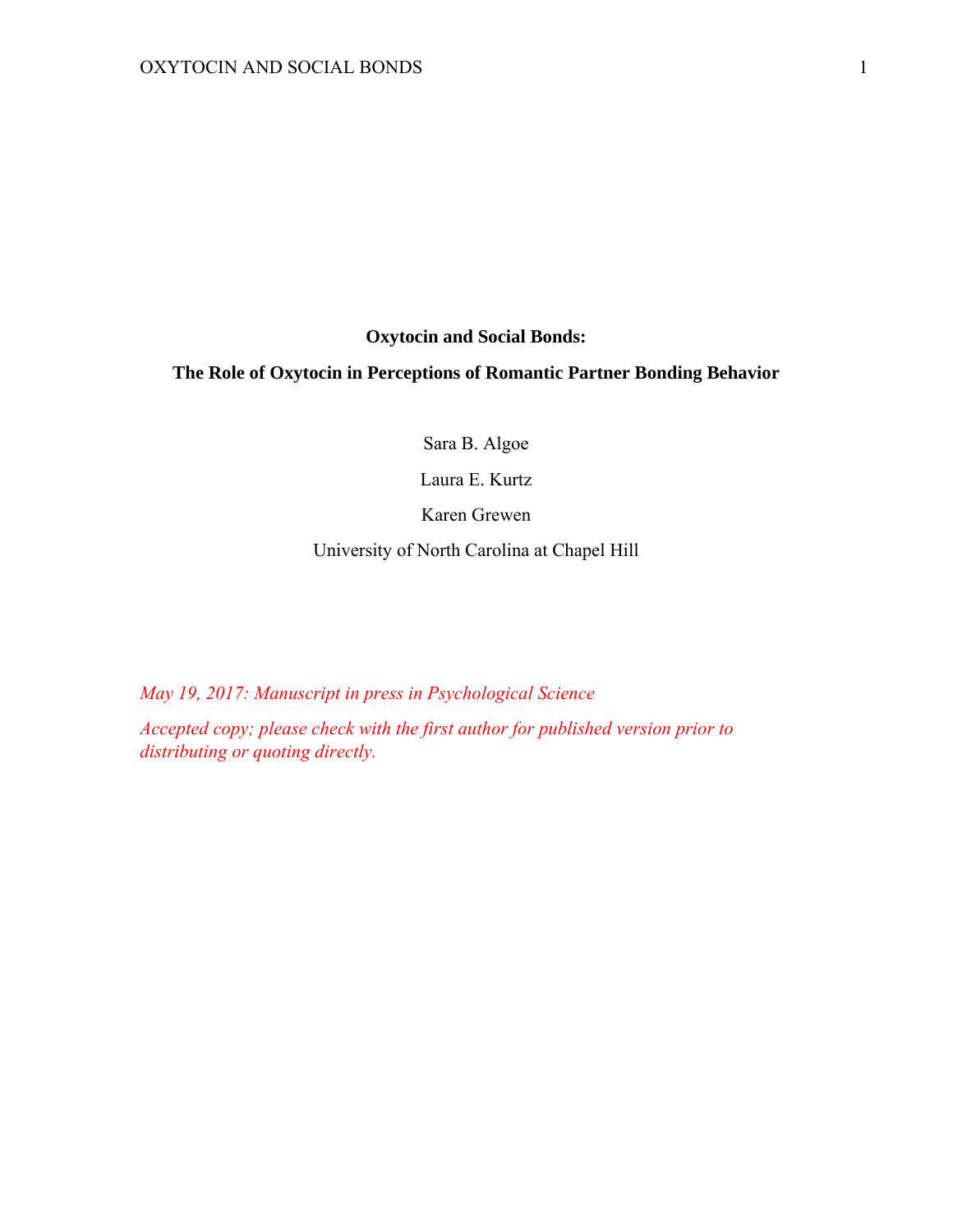### **Abstract**

This research tests hypotheses about the role of oxytocin in adult human bonding. Inspired by revisiting the research on pair bonding in microtine voles that fueled psychologists' interest in the role of oxytocin in social life, we drew upon recent theory from affective and relationship science to identify a well-defined bonding context for human romantic relationships. We then pair these behaviors and subjective psychological responses with a measure of naturally-circulating oxytocin. In 129 romantically-involved adults whose partner expressed gratitude to them in the lab, greater oxytocin over the prior 24-hours was associated with greater perceptions of expresser responsiveness and gratitude, greater experienced love, but not general affective reward. Moreover, in this one-time conversation, higher oxytocin appeared to serve as rose-colored glasses, attenuating the effect of a partner's behaviorally-coded expressive behavior on perceptions of expresser responsiveness. Results justify future research on the role of oxytocin in psychological aspects of growth processes.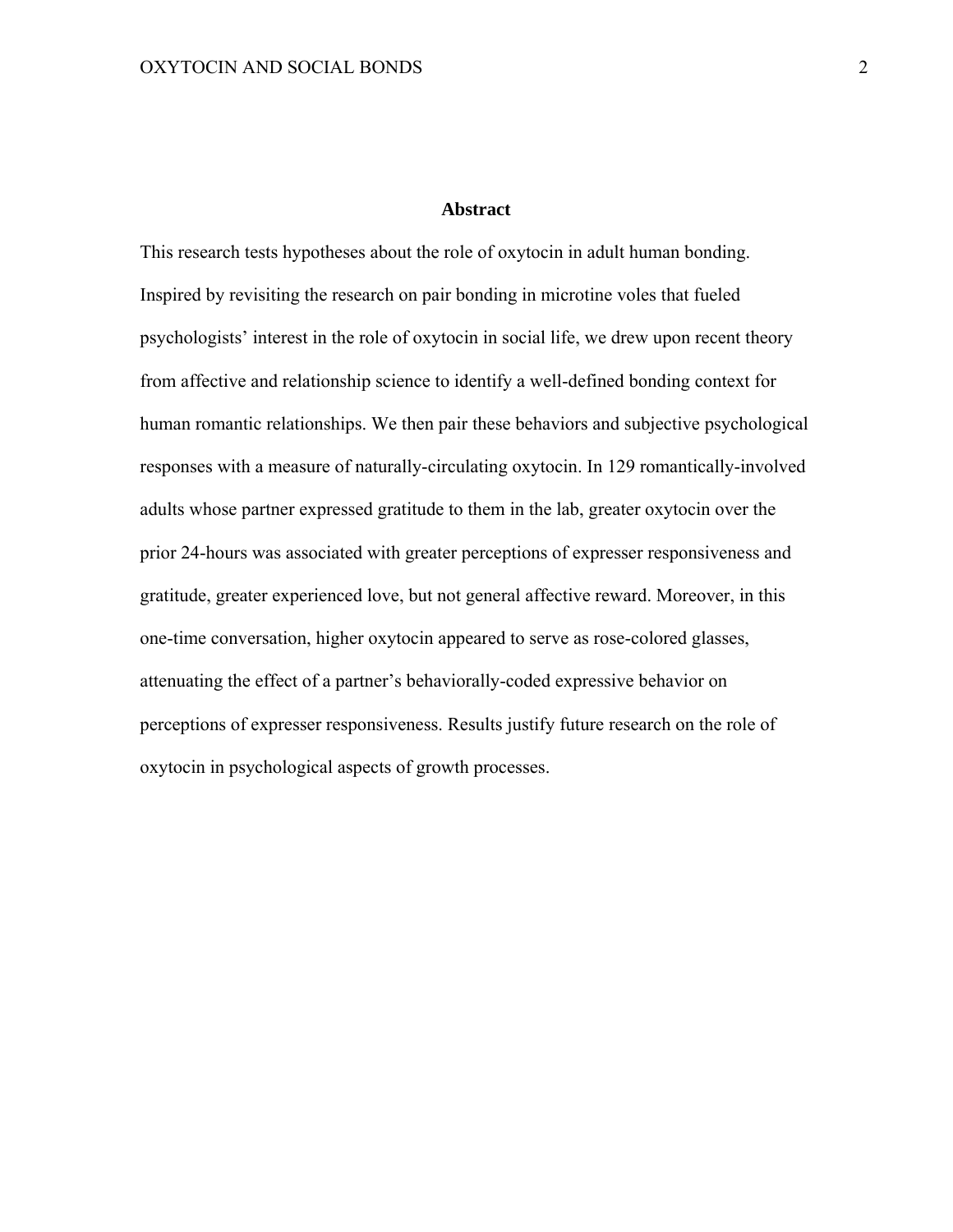#### **Oxytocin and Social Bonds:**

#### **The Role of Oxytocin in Perceptions of Romantic Partner Bonding Behavior**

One of the most provocative series of studies implicating oxytocin in social bonds came from comparison of microtine rodent (vole) species. Building on observations of differential regional brain expression of oxytocin receptors in monogamous prairie voles versus non-monogamous montane voles (Insel & Shapiro, 1992), experimenters were able to systematically enhance or disrupt female prairie voles' formation of a preference for a specific male prairie vole (i.e., pair bond) by manipulating oxytocin in the central nervous system of the female (Williams, Carter, & Insel, 1992). Shifting from voles to humans, other theorists have suggested that the same bio-behavioral system that coevolved to promote close bonds between infant and caregivers had been co-opted for use in creating close adult romantic bonds as well (e.g., Diamond, 2004). Though a key biological component of that evolved system was thought to be oxytocin (see Gonzaga, Turner, Keltner, Campos, & Altemus, 2006), now a quarter-century after the initial prairie vole findings (Williams et al., 1992), there are exceptionally few data points to address whether or how oxytocin facilitates bonding in the context of adult human attachment.

This dearth of evidence may be driven in part by the lack of well-specified operational definitions of the bonding process in adult humans (Carter, Williams, Witt, & Insel, 1992). Given recent meta-analytic evidence documenting the robust association between high-quality relationships and longevity – an effect size as large as smoking and larger than obesity (Holt-Lunstad, Smith, & Layton, 2010) -- basic research on the specific bio-psycho-social mechanisms through which bonds are forged and strengthened becomes all the more important.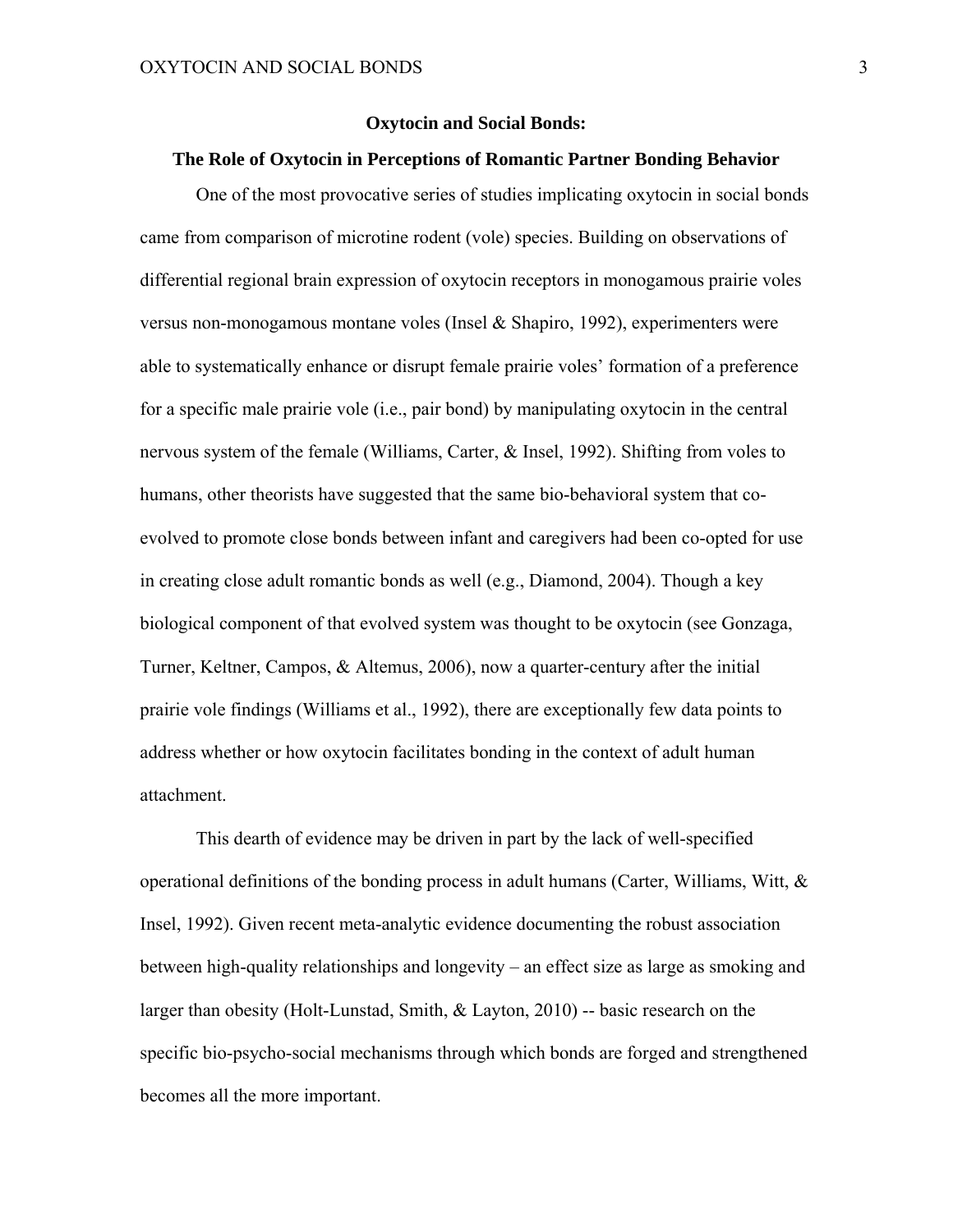#### **Theoretical Specificity for Bonding and Growth Processes in Adult Humans**

In the past two decades it has become clear that, of the wide variety of beneficial behaviors and processes within ongoing relationships (e.g., arguing respectfully, Gottman & Levenson, 1992), some are especially well-suited to *promote the bond* between two individuals (e.g., Fredrickson, 2013; Gable & Reis, 2001; Algoe, Fredrickson, & Gable, 2013). For example, affective science has shown that, as a category, positive emotions are well-suited for promoting intrapersonal and interpersonal growth (Fredrickson, Cohn, Coffey, Pek, & Finkel, 2008). Moreover, research specifying distinct functions for distinct positive emotions identifies two – love and gratitude – uniquely suited for bonding (Algoe, Gable, & Maisel, 2010; Gonzaga, Keltner, Londahl, & Smith, 2001).<sup>1</sup>

Then, building on the relationship science tradition, a recent theoretical account of gratitude emphasizes the cross-partner nature of the bonding process (Algoe, 2012). While gratitude is initially caused by the kind actions of a benefactor, this account posits that the subsequent behavior of the *grateful person* can further draw the benefactor in to the relationship. Specifically, the grateful person's behavior toward the benefactor is likely to be perceived as *responsive*, which involves feeling understood, validated, and cared for by the grateful person (Reis, Clark,  $\&$  Holmes, 2004); theoretically, this perception should make the benefactor more interested and invested in the grateful person which would, over similar repeated interactions, grow the relationship Supporting this hypothesis, in two studies, benefactors who *perceived responsiveness* when a romantic partner expressed gratitude to them in a one-time laboratory conversation reported greater future relationship satisfaction one or six months later (Algoe et al., 2013; Algoe  $\&$ 

<sup>&</sup>lt;sup>1</sup> We consider love and gratitude as two different facets of the bonding process, based on emotion theory; though this study is not designed to test differences between them, that theorizing informs our methodological rationale.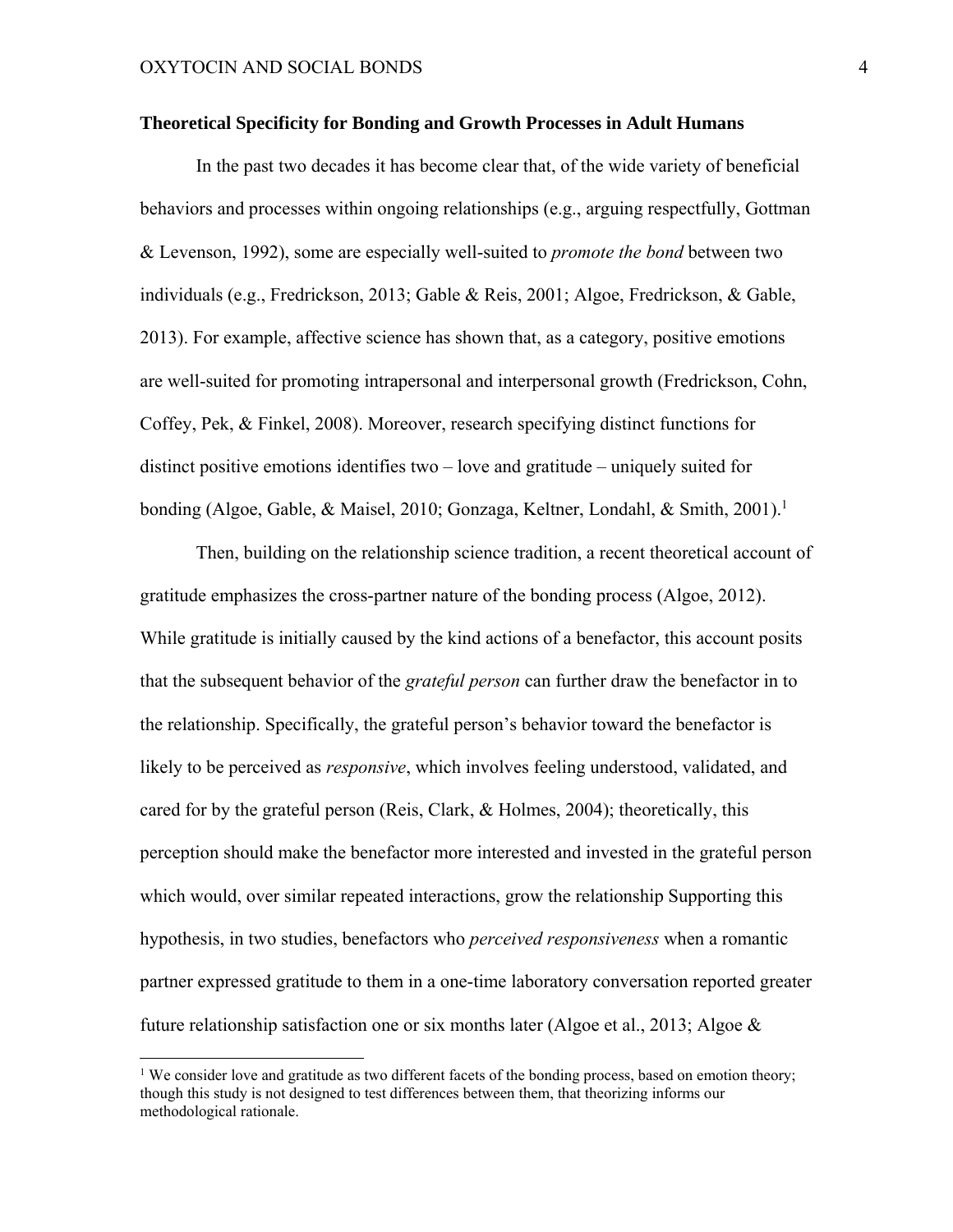Zhaoyang, 2015). Critically, this effect was independent from effects of perceiving responsiveness after various other types of interactions with the partner, suggesting that the behavior of expressing gratitude and perceptions of the grateful expresser's responsiveness uniquely foster relational growth.

As such, a more recent study carefully investigated expressions of gratitude to understand how they likely impact the key outcome of perceived expresser responsiveness (Algoe, Kurtz, & Hilaire, 2016). By focusing on specific behavioral and subjective psychological components of the process, this work contributed to the operational definition of adult human bonding that we rely on in the current study. See Figure 1. Specifically, building on research differentiating the social consequences of gratitude versus other positive emotions (Algoe  $\&$  Haidt, 2009), researchers behaviorally coded video-recorded expressions of gratitude between romantic partners in the lab for the extent to which the expresser *praised the benefactor's actions*. As predicted, the extent to which the expresser used this behavior was positively correlated with the extent to which the benefactor reported feeling understood, validated, and cared for by the expresser (i.e., perceived expresser responsiveness). Additional analyses revealed two secondary pathways through which praise within a gratitude expression may draw in a benefactor: by making the benefactor feel loved and rewarded (Algoe et al., 2016).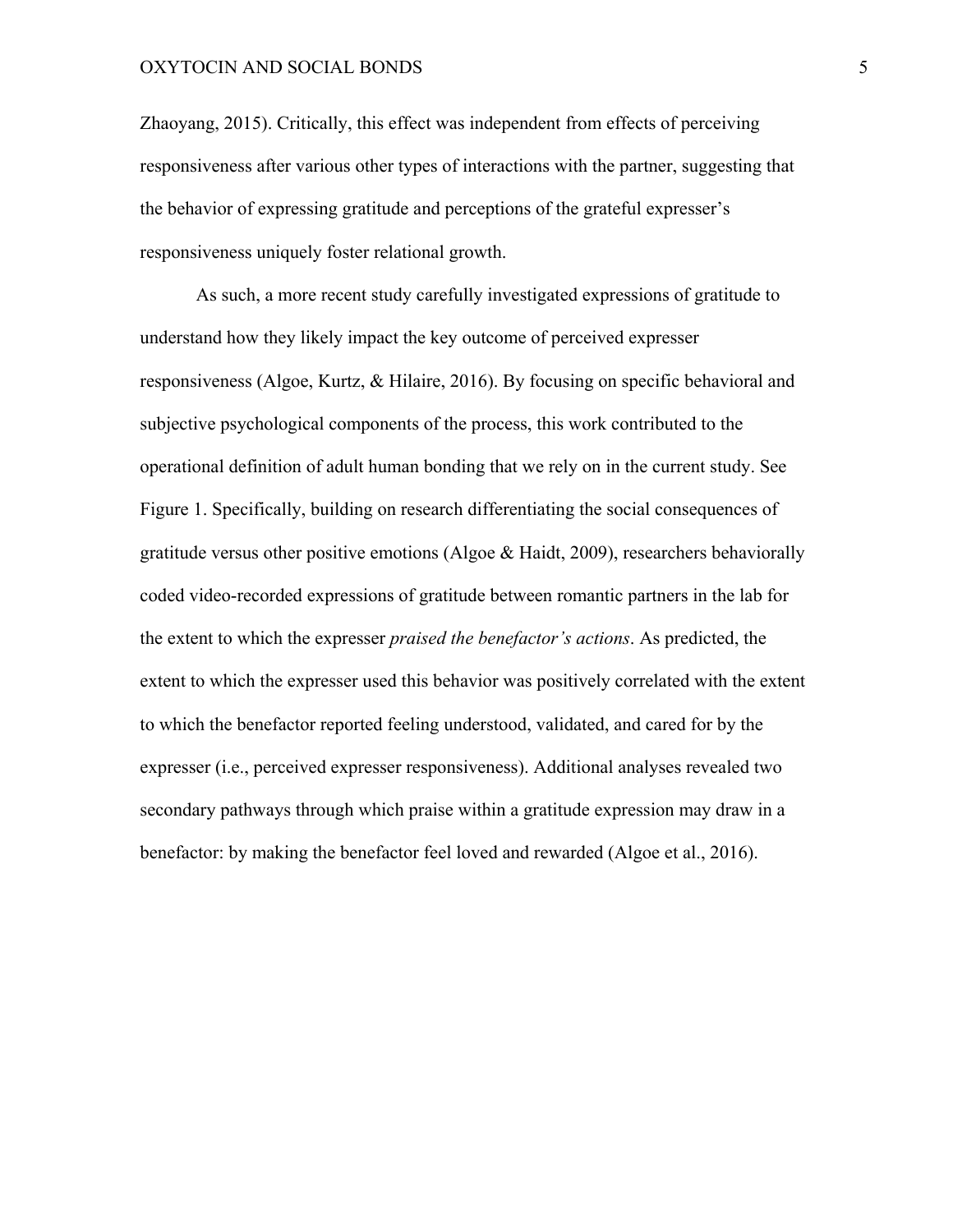

*Figure 1.* Components of adult human bonding through gratitude: Partner A's expression of gratitude – particularly when it includes praise of Partner B's actions – is associated with Partner B's perception of the expresser's responsiveness (primary outcome), as well as experienced love (secondary outcome; Algoe et al., 2016). In turn, perceived expresser responsiveness is associated with Partner B's future personal and relationship satisfaction (Algoe et al., 2013; Algoe & Zhaoyang, 2015).

#### **Evidence for Oxytocin in the Romantic Bonding Process**

Though many researchers study the role of oxytocin in social life, adult attachment relationships are qualitatively different from other relationship types (e.g., Hazan and Diamond, 2000) and we take seriously the conclusions from recent reviews that context matters for understanding oxytocin's effects (e.g., Bartz, Zaki, Bolger, & Ochsner, 2011). As such, we focused our literature search according to the theoretical question at hand (e.g., Williams et al., 1992): Only four studies measure or manipulate oxytocin and subsequently measure *behavior or subjective responses related to*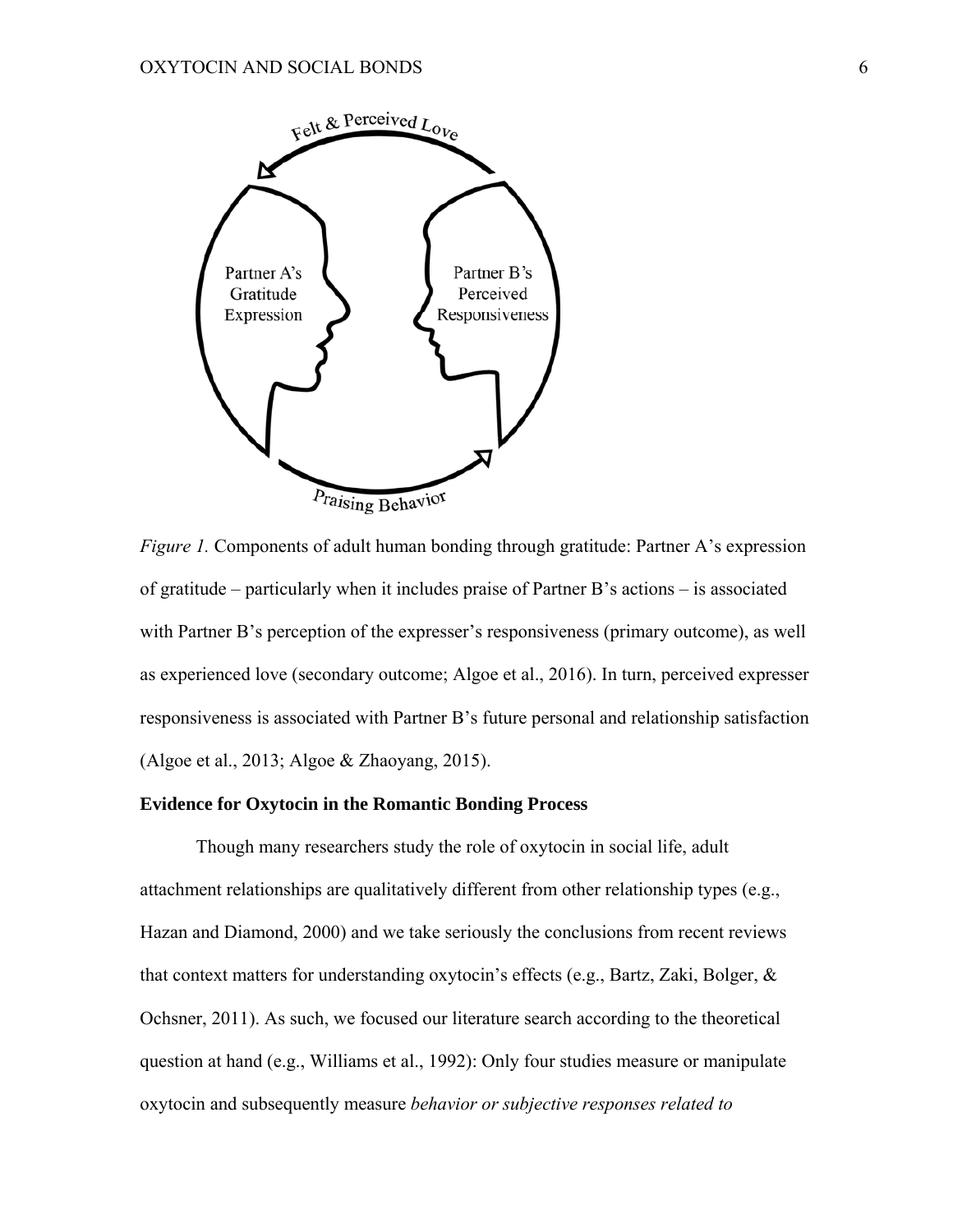### OXYTOCIN AND SOCIAL BONDS 7

*interpersonal bonding processes* in human adult romantic relationships. All provide promising evidence in support of the thesis that oxytocin facilitates the bonding process; for example, one positively links plasma oxytocin with self-reported hugging of the partner (Light et al., 2005) and another with the couples' collective behaviors within a live social interaction (Schneiderman et al., 2012).<sup>2</sup>

Here, we are interested in the subjective psychological response to the interaction, to focus on theoretical specificity among "good" outcomes, as well as dependence of these responses on partner behavior, to highlight the cross-partner nature of the bonding process. Notably, two of the studies imply that oxytocin favorably colors the subjective psychological experiences caused by the bonding-relevant interactions of either expressed gratitude or sexual activity (Algoe & Way, 2014, using genotyping of *CD38*; Behnia, Heinrichs, Bergmann, Jung, Germann, Schedlowski, et al., 2014, using intranasal oxytocin administration). At first blush, such positive associations may seem to run contrary to well-cited evidence by Taylor and colleagues (2010) regarding associations between oxytocin in (women's) global ratings of interpersonal *distress*. However, we reiterate that the present research question is different: *when given an opportunity for bonding*, such as when receiving an expression of gratitude, does oxytocin offer rosecolored glasses to facilitate that process?

Moreover, a novel question we address here focuses attention on the role of oxytocin in the cross-partner *process* of bonding: does oxytocin influence the previously

<sup>&</sup>lt;sup>2</sup> We acknowledge that this study relied on unextracted samples of oxytocin, a method that has generated criticism (McCullough, Churchland, & Mendez, 2013) and defense (Carter, 2014). In fact, each study reviewed in this section relies on a different method for measuring or manipulating the oxytocin system, and researchers agree that each has its strengths and limitations for inference. This further justifies our conclusion that more data are needed on the question of oxytocin's role in adult human bonding processes before strong conclusions can be drawn. The current study uses yet another method (procedure and potential strengths are described below) to carefully build on recent findings.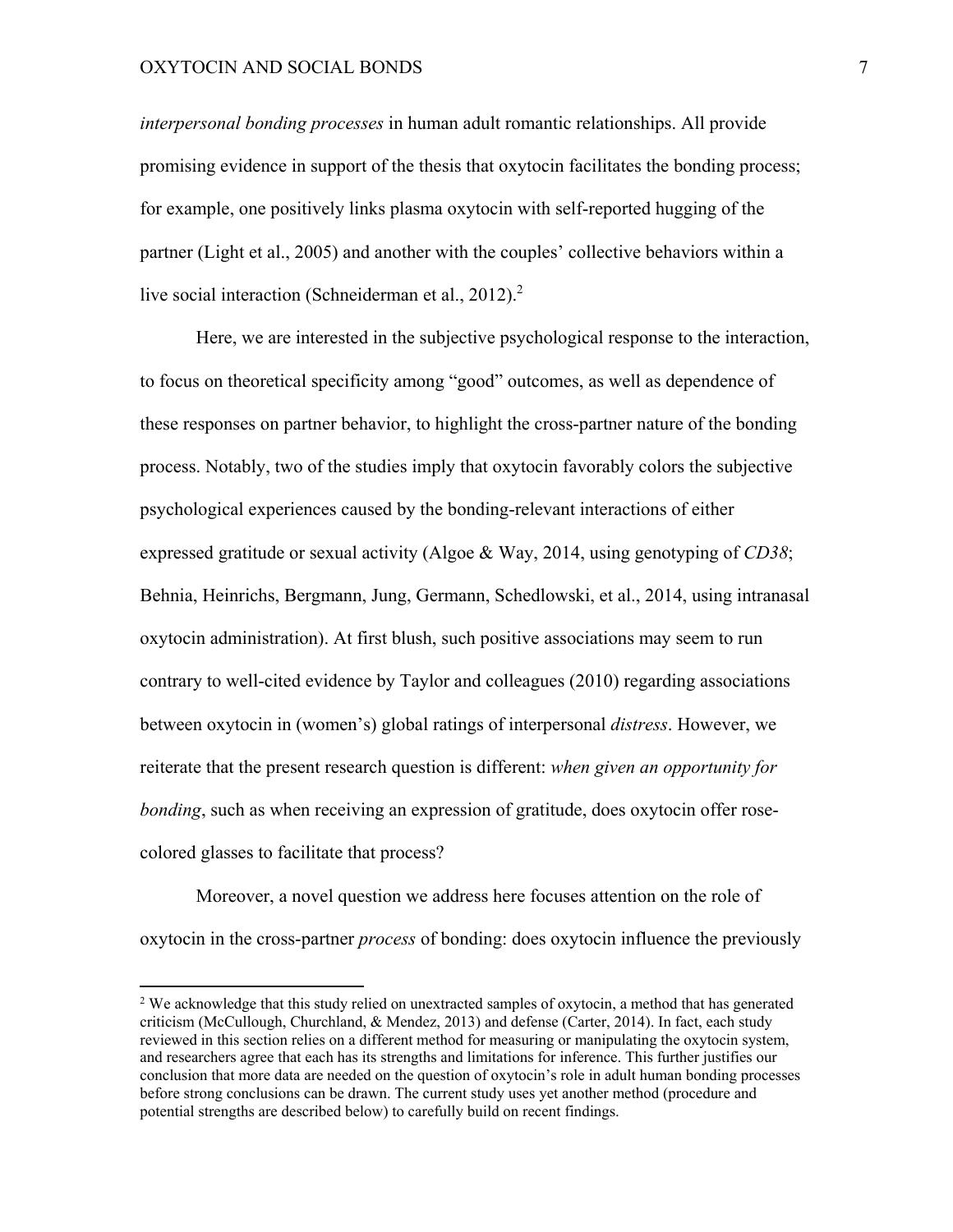#### OXYTOCIN AND SOCIAL BONDS 8

documented positive association between expresser praising behavior and perceived expresser responsiveness (Algoe et al., 2016)? If higher oxytocin levels lead to more favorable situational partner evaluations, such evaluations may not be as contingent on expresser behavior for people with higher levels of oxytocin, relative to those with lower oxytocin levels (i.e., offering "rose-colored glasses" for bonding opportunities). Alternatively, perhaps people with higher circulating oxytocin are acutely attuned to the social information conveyed by the expresser's behavior (i.e., social salience hypothesis; Shamay-Tsoory & Abu-Akel, 2016), which would suggest a *stronger* association between partner praise and benefactor perceptions of responsiveness with higher oxytocin levels. Whichever pattern, we test the hypothesis that the previously documented association between expresser praise and benefactor perceptions of expresser responsiveness is moderated by benefactor oxytocin.

#### **The Current Research**

Building on early research (Williams et al., 1992), we advance the conversation about oxytocin's role in promoting close adult bonds by taking a robust peripheral measure of cumulative oxytocin, observing romantic couples in a well-specified bonding context – that is, when one person expresses gratitude to the other – and measuring theoretically-specified subjective psychological responses to hearing an expression of gratitude. Specifically, we predict significant positive associations between benefactor's oxytocin and the primary outcome of perceived expresser responsiveness as well as the secondary outcome of experienced love, but not with general affective reward (see Algoe & Way, 2014). We explore associations between oxytocin and the novel outcome of perceived emotions of the expresser, namely perceived expresser gratitude, love, and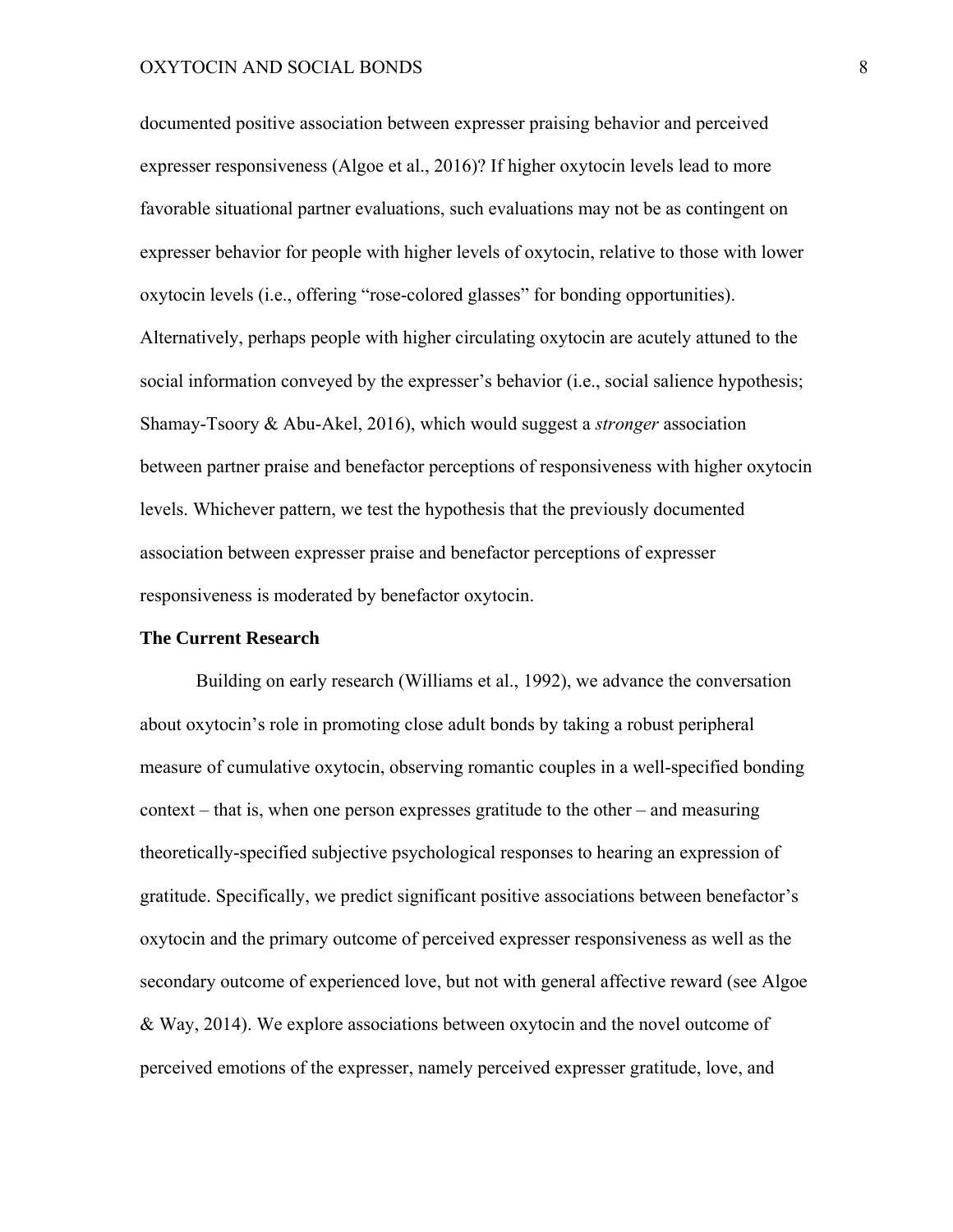general affective reward. Finally, we test the hypothesis that oxytocin moderates the previously observed cross-partner association between expresser praising behavior and the key outcome of benefactor's perceptions of expresser responsiveness (Algoe et al., 2016).

#### **Method**

#### **Participants**

Both members of 129 heterosexual couples (*N* = 258) were recruited from the greater Chapel Hill, NC region for a study on "everyday couple interactions." Additional eligibility criteria included: the couple must have been together for at least one year; participants must have not been recently diagnosed with anxiety or depression, nor could they be taking steroid medication; women were pre-menopausal, not currently pregnant or nursing, not pregnant in the prior six months, and had not had an oophorecromy. Most couples were dating (76.7%; with 23.3% reporting that they were married, engaged to be married, or living as married); 43.4% (56 couples) were living together and most did not have children (94.6%). On average, participants were about 24 years old (*M* = 23.7, *SD* = 5.64, range = 18 to 50), predominantly Caucasian  $(70.9\%)$  and non-Hispanic  $(90.7\%)$ , with 11.2% self-identifying as being of East Asian descent, 7.4% African-American, 4.7% South Asian, and 5.8% indicating various other racial or ethnic backgrounds.

#### **Design and Procedure**

 In this observational study, each member of the couple collected a 24-hour urine sample the day before attending the laboratory session together. This 24-hour urine sampling method was selected because it is non-invasive, free from the stress and pain of needle-stick (which may independently affect oxytocin levels; Eliava et al., 2016), and is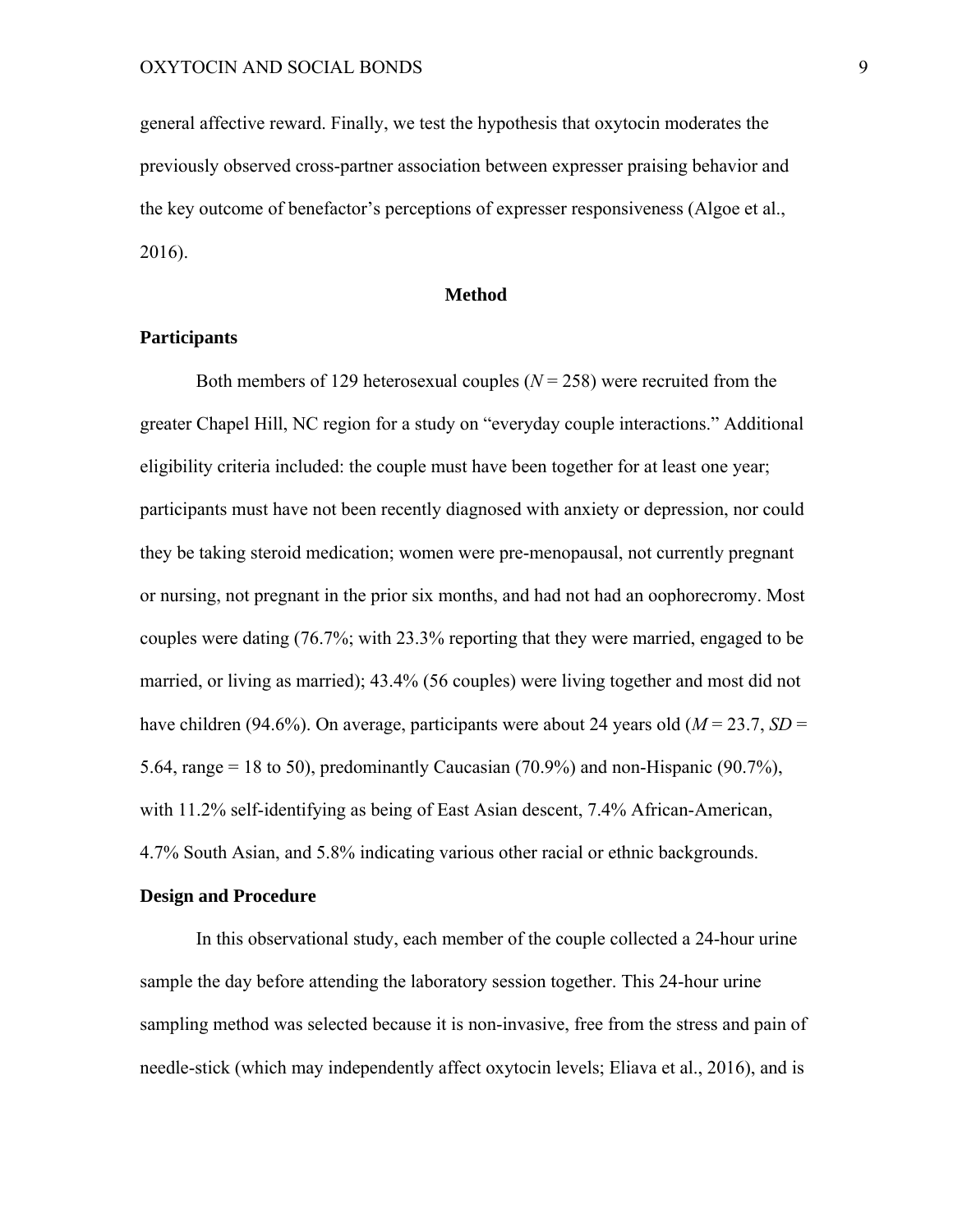a cumulative assessment over the course of 24-hours that may more accurately reflect participants' oxytocin levels as they go about their daily life. Additionally, the acidic environment of urine is more likely to preserve peptides such as oxytocin, whereas enzymatic degradation is more likely in plasma (Amico, Ulbrecht, & Robinson, 1987). Oxytocin release may also be pulsatile, and responsive to endocrine and psychological states and to various stimuli throughout the day (e.g., Eliava et al., 2016; Stuebe, Grewen, & Meltzer-Brody, 2013). Therefore, a urinary mean over 24 hours may more likely reflect participants' overall peripheral levels and serve as a cumulative index of oxytocin (Reyes, Galinsky, Hoffmann, You, Ziegler, & McClintock, 2014).

 At the lab session, one member of the couple was randomly selected to express gratitude to the other in a video-recorded conversation; after the conversation, the target of the expression (that is, the benefactor who had originally done the kind thing for the expresser) reported on a range of positive emotions, perceptions of the expresser's positive emotions, and perceptions of the expresser's responsiveness to the self. Each video recording was later viewed by four trained judges who coded the expresser's otherpraising behavior within the expression. Urine was assayed for oxytocin (OT) and creatinine (CR). Oxytocin is expressed as a ratio of oxytocin to creatinine to adjust for between-person differences in urine concentration. Creatinine is secreted in a steady state by the kidneys and is a direct reflection of urine concentration (Reyes, et al., 2014). Hypotheses and analyses focus on the urinary oxytocin of the target of the gratitude expression. These methods were used in the context of a larger study; sample size from that study was determined to be sufficient to detect hypothesized associations between oxytocin and perceptions, if moderate in size, at 94% power, so all available urine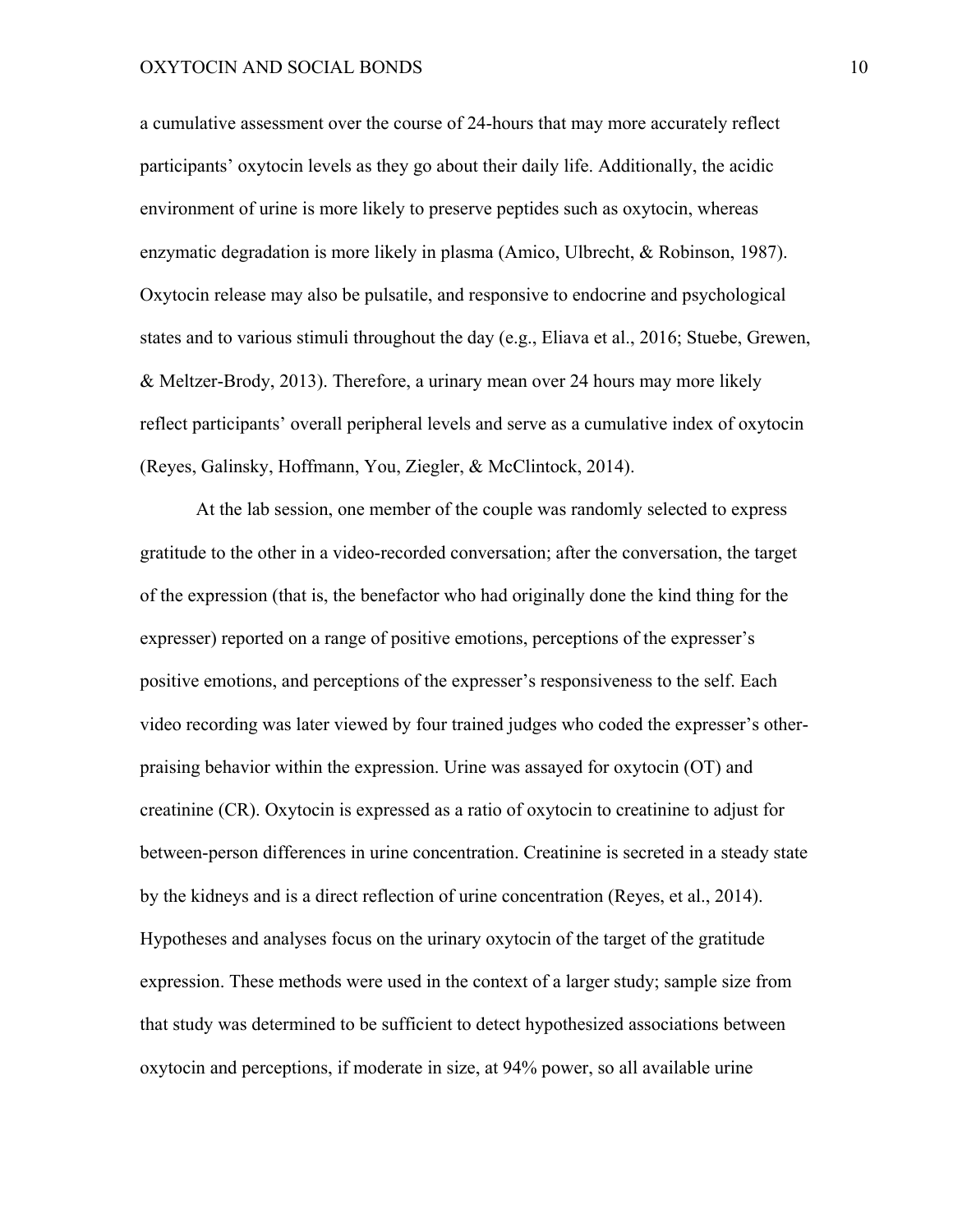samples were assayed. Please see Supplementary Online Materials (SOM) for more information about other procedures.

### **Behavioral Gratitude Task**

Using a standard paradigm for observing naturalistic couple conversations, participants were asked to pick something their partner had done for them recently, for which they felt grateful; instructions for this specific task are documented elsewhere (Algoe, Fredrickson, & Gable, 2013; Algoe & Way, 2014; Algoe & Zhaoyang, 2015; Algoe, et al., 2016). Each person selected the event and rated its importance before they were informed which couple-member was randomly selected to be the expresser. The original study included an experimental manipulation for a different purpose (reported in Algoe et al., 2016): in an attempt to influence target perceptions of responsiveness, expressers in one condition were asked to focus more on the praiseworthiness of the benefactor's actions (e.g., how thoughtful the benefactor was) whereas in the other condition, they were asked to focus more on how the event benefitted the self (e.g., making the grateful person happy). Because it was documented in the prior publication that the manipulation did not affect perceptions of partner responsiveness, we did not have predictions that the proposed effects in the current study would be moderated by condition; we therefore collapse across condition but control for this factor in analyses (see SOM for more information as well as Results for report on exploratory tests for moderation by condition). After the manipulation, once they were in the lab room together, just prior to the conversation, the experimenter told the couple the following:

…while you're interacting, please feel free to talk about anything related to the positive thing [target] did for [expresser]. Some suggestions for the person who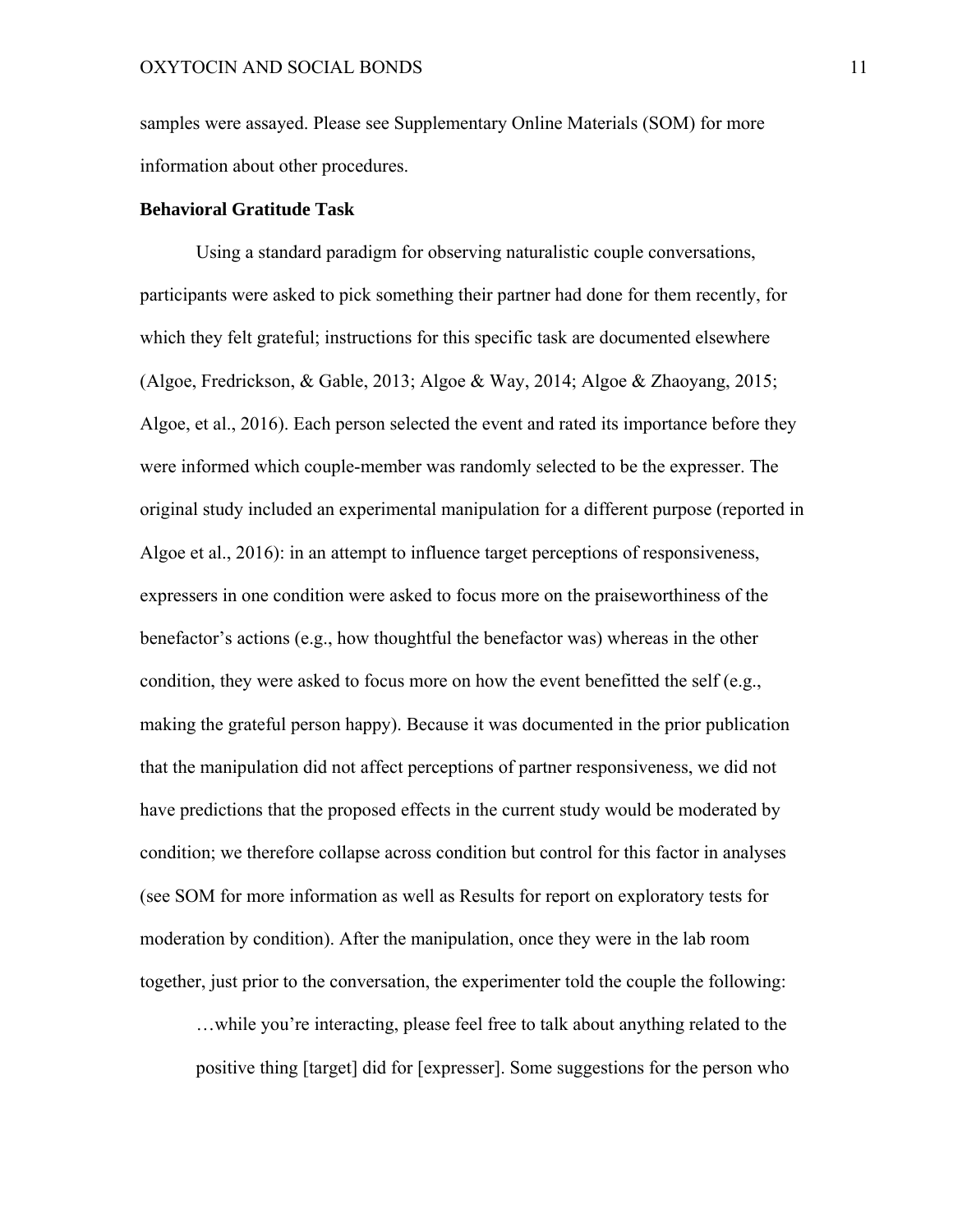has the event would be to discuss why the event was appreciated and how it made you feel. When your partner is thanking you for the thing you did, you can respond to, add to, or talk about as much or as little as you would under normal circumstances. You can stop talking and let me know when you feel the conversation has come to a natural end. If five minutes pass, I will signal you to wrap it up.

### **Measures**

**Self-reported data.** As indicated, the primary outcome from this interaction is *perceived expresser responsiveness*, with the secondary outcome being *experienced love*. To probe the theoretical specificity of the proposed associations (i.e., discriminant evidence as in Algoe & Way, 2014), we also assessed general experienced affective reward. Moving from personal experiences to inferences about the partner's experiences, we explore perceptions of the *expresser's* emotions (i.e., perceived gratitude and love as well as perceived reward).

Specifically, immediately after the interaction, targets indicated their own positive emotions and their perceptions of the expresser's positive emotions, in succession, on a scale ranging from 0 (not at all true/never true) to 6 (very true/true all of the time). The emotions were: satisfied, loving, warm, appreciative, admiring, peaceful, open, amused, grateful, proud, and inspired. Then, the target rated 10 items to assess perceived responsiveness; example items include "My partner saw the 'real' me", "My partner valued my abilities and opinions", "My partner respected me" (Gable, Gonzaga, & Strachman, 2006). These 10 items were averaged to create the primary outcome of *perceived expresser responsiveness* ( $\alpha$  = .94). Regarding the emotion terms, analyses will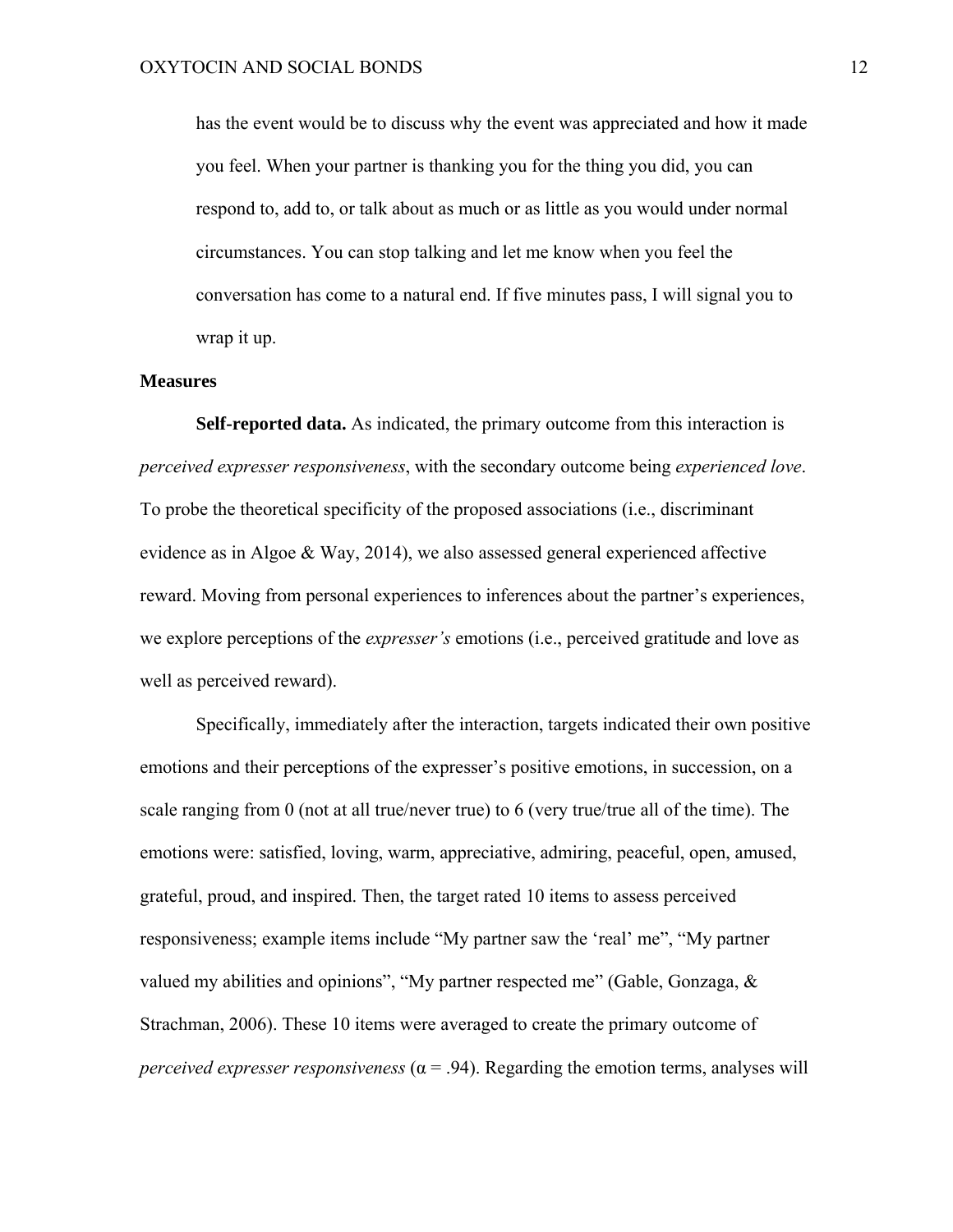#### OXYTOCIN AND SOCIAL BONDS 13

focus in on the target's experienced "loving," (secondary outcome) as well as perceiving that the expresser experienced "loving" and "grateful" while expressing (exploratory outcomes). To assess affective reward, we computed an average of the 8 emotion terms not representing love or gratitude, both as experienced by the target (i.e., experienced reward) and perceived to be experienced by the expresser (i.e., perceived reward;  $\alpha = .72$ and .79, respectively).

Due to a procedural error, these ratings were not obtained from one participant. Evaluation of outliers revealed that, while all dependent measures in Table 1 had some scores greater than 3SD below the mean, three variables in particular showed an obvious gap separating the low outliers from the rest of the distribution as well; because empirically as well as conceptually these extremely low outlying scores do not represent the theoretical space under investigation, they are not included in analyses on the relevant variables. This results in three excluded values for perceived expresser responsiveness, two for experienced reward and one for perceptions of partner's reward.<sup>3</sup> To be conservative, all values are retained for the individual emotion term items (i.e., secondary and exploratory outcomes of experienced love and perceived expresser love and gratitude) because there was not a gap in the distribution accompanying the >3SD designation to corroborate the cut point for the conceptual difference of these low values from those in the rest of the sample.

**Urine collection and storage procedure.** At least 48 hours prior to the laboratory session, participants picked up a urine collection kit and received instructions from a member of the research team. The kit contained a plastic-lined cooler with ice packs, four opaque 1 L sealable bottles, as well as instructions. Each 1 L bottle contained sodium

<sup>&</sup>lt;sup>3</sup> See SOM for results when these values are included.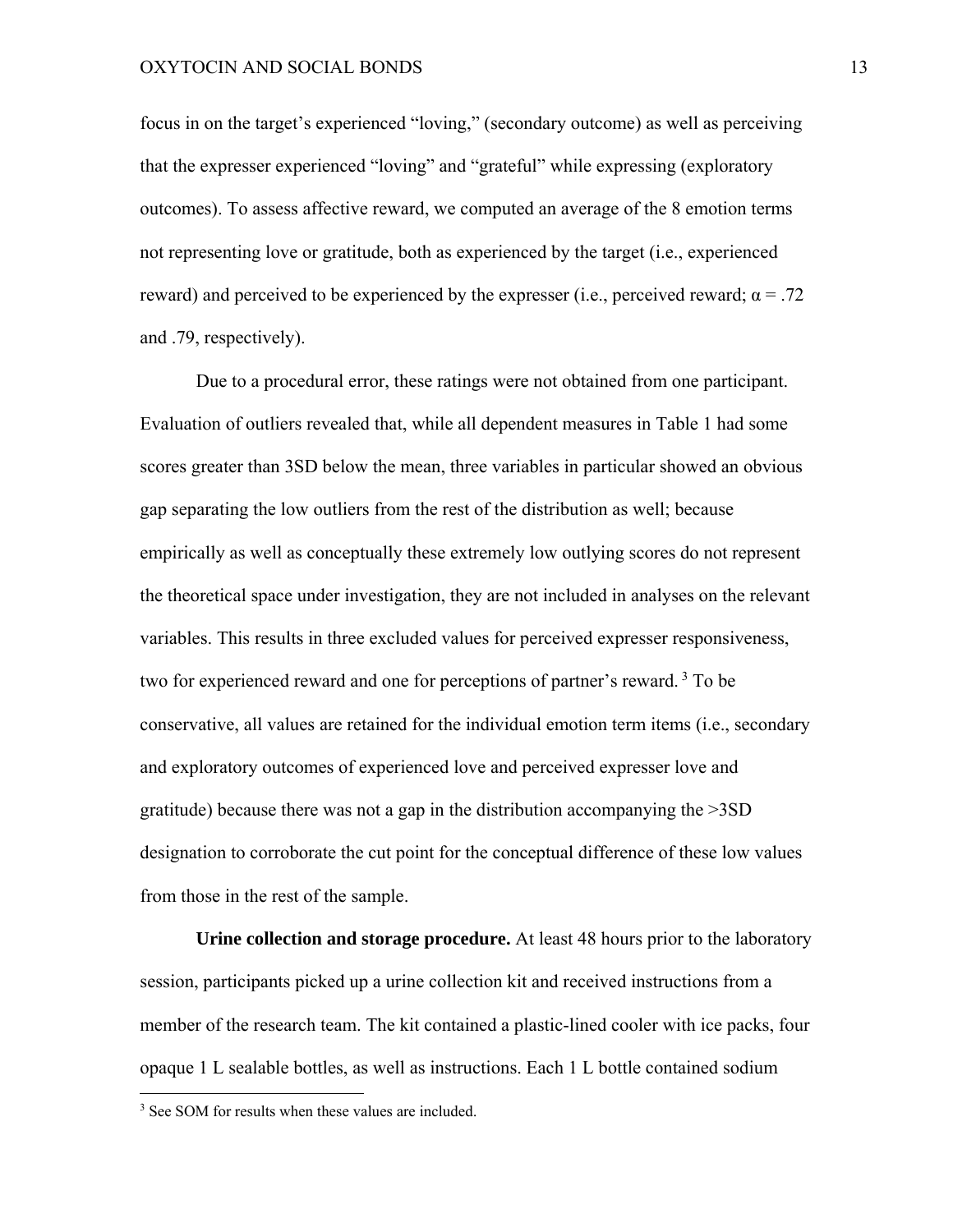metabisulfite powder  $(\sim 03$  ounces/L), which served as a preservative and prevented oxidation over the 24-hour collection period. The day before the lab session, each participant was to void the bladder upon waking, note the time, then collect all urine produced over the next 24-hour period, storing it in the bottles provided, and keeping it cooled in a refrigerator or the cooler. Participants returned urine in provided coolers. Upon return, total urine volume was combined and measured. Aliquots for oxytocin and creatinine were centrifuged and stored at -80 degrees Centigrade until batch assay for each analyte.

**Urinary oxytocin and creatinine assays.** Urinary oxytocin was assayed using a commercial ELISA kit with extraction (Enzo Life Sciences, Farmingdale, NY) purchased in May 2013. The addition of the extraction procedure, which reduces matrix interference and concentrates the sample, has been described previously (Grewen, Davenport, & Light, 2010); this approach is consistent with a growing consensus about recommended best practices (McCullough, Churchland, & Mendez, 2013, though see Carter, 2014). Lower level of detection for oxytocin was 1.2 pg/ml after extraction; extraction efficiency was 99%; intra- and inter-assay coefficients of variation were 4.8% and 8%, respectively.

Oxytocin of the targets was the focus of the current investigation. One did not provide urine and two participants' oxytocin values were so high that they were above the level of detection by the assay and we did not receive values from the analyst. These three participants are thus not included in analyses. Six values were just below the lowest level of detection (i.e., .98-1.05 pg/ml) and these values were windsorized to 1.2 for analysis. Creatinine was assayed by VITROS CREA slide method (Ortho-Clinical Diagnostics, Rochester, NY). Oxytocin values were computed by dividing oxytocin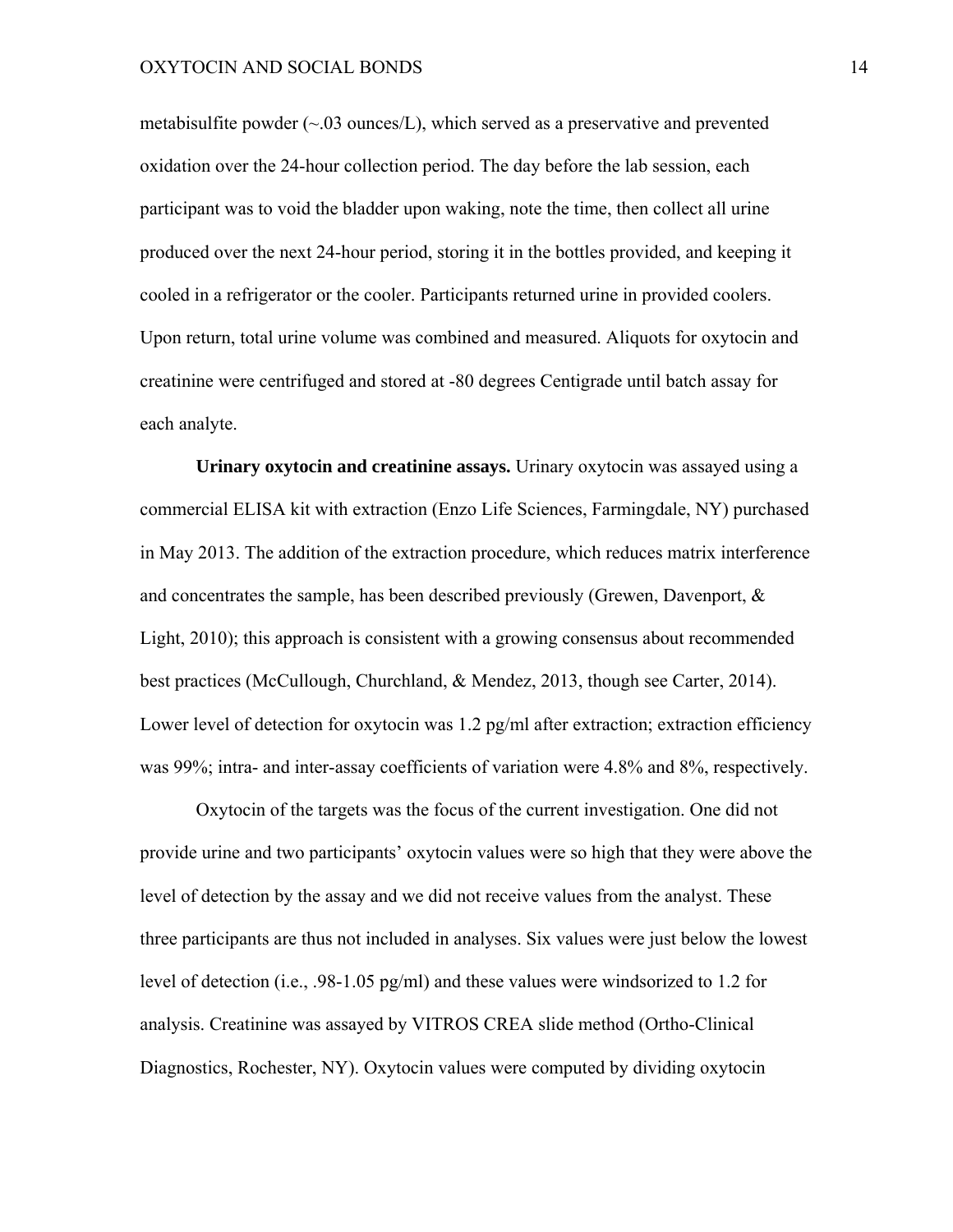concentration (pg of oxytocin/ml of urine) by creatinine concentration (mg creatinine/dL urine), and are expressed as a ratio of oxytocin to creatinine (Oxytocin pg/mg Cr). This ratio was log-transformed to normalize the positively skewed distribution for statistical analyses.

**Observed expresser praising behavior.** The expressers used many positivelyvalenced statements, only some of which were other-praising (see Algoe et al., 2016 for full description of the procedure and code). Four trained judges watched the videos with sound on to document the other-praising behavior, using a five-point scale to assess the extent to which the expresser used this behavior over the course of the entire conversation; the scale ranged from 1 (no or one minor statement of praise) to 5 (excellent expression of benefactor's praiseworthiness); ICC = .866.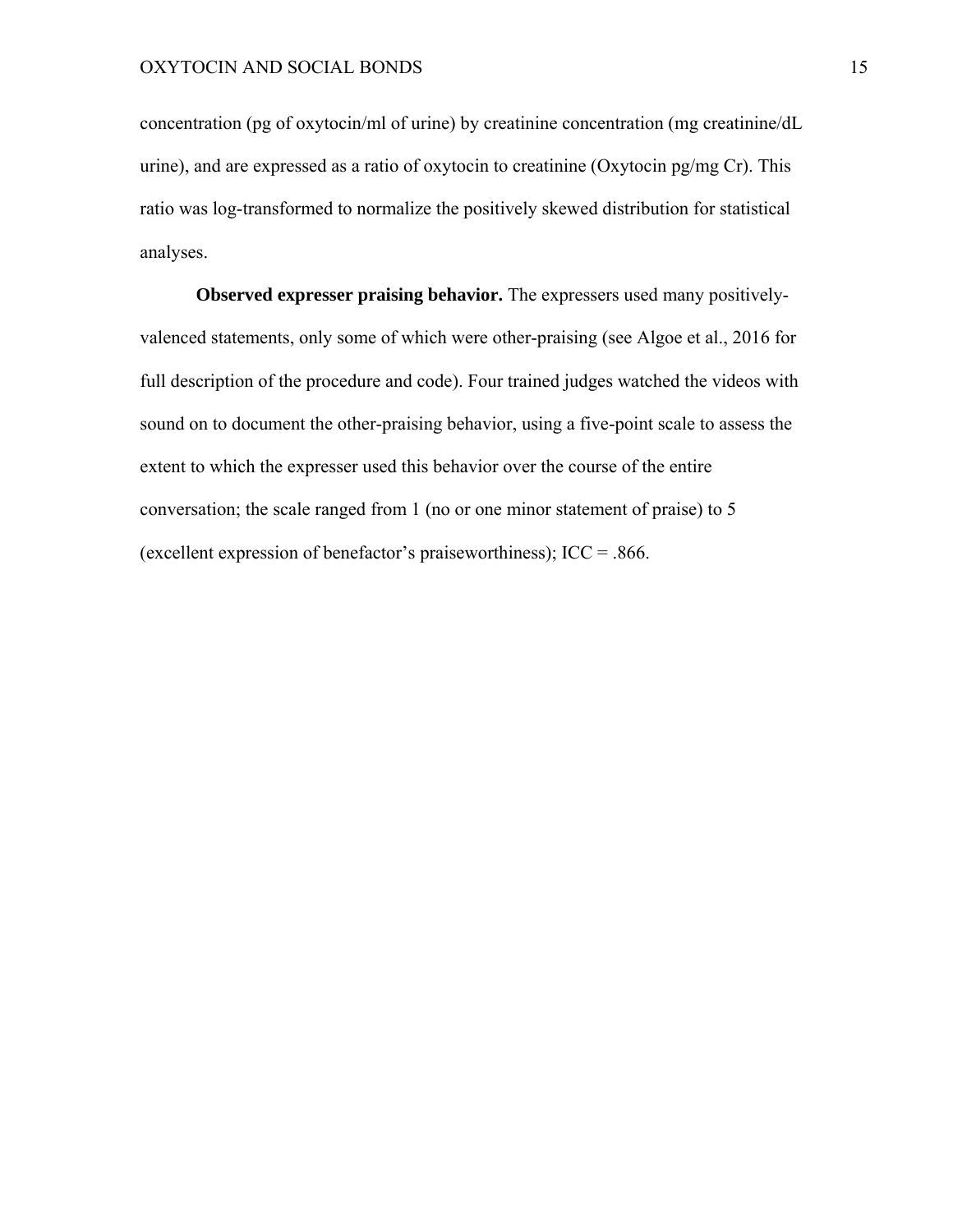## **Results**

# **Descriptive Statistics**

See Table 1 for means and standard deviations for each dependent and

independent variable. See SOM for table of correlations among measured variables.

|  |  | Table 1. Means and standard deviations of study variables |  |  |
|--|--|-----------------------------------------------------------|--|--|
|  |  |                                                           |  |  |

|                                      | Range          | M    | <b>SD</b> |
|--------------------------------------|----------------|------|-----------|
| Perceived expresser responsiveness   | $3.60 - 6.00$  | 5.45 | 0.59      |
| <b>Experienced</b> love              | $2.00 - 6.00$  | 5.46 | 0.78      |
| <b>Experienced</b> reward            | $2.88 - 6.00$  | 4.68 | 0.79      |
| Perceived expresser gratitude        | $0.00 - 6.00$  | 5.11 | 1.27      |
| Perceived expresser love             | $2.00 - 6.00$  | 5.36 | 0.87      |
| Perceived expresser reward           | $1.38 - 6.00$  | 4.41 | 0.96      |
| Expresser's other-praising behavior  | $1.00 - 5.00$  | 3.15 | 0.96      |
| Urinary OT $(pg/mg)$ Cr              | $1.03 - 16.88$ | 4.93 | 2.91      |
| Urinary OT (pg/mg $Cr$ ) – log-trans | $0.01 - 1.23$  | 0.63 | 0 24      |

*Note.* Outliers were excluded when presenting the range, means, and standard deviations of the relevant variables used in analyses; see Method for more information. Urinary OT (oxytocin) metric is Oxytocin pg/mg CR; non-transformed values are provided for reference; log-transformed (log-trans) values were used in analyses.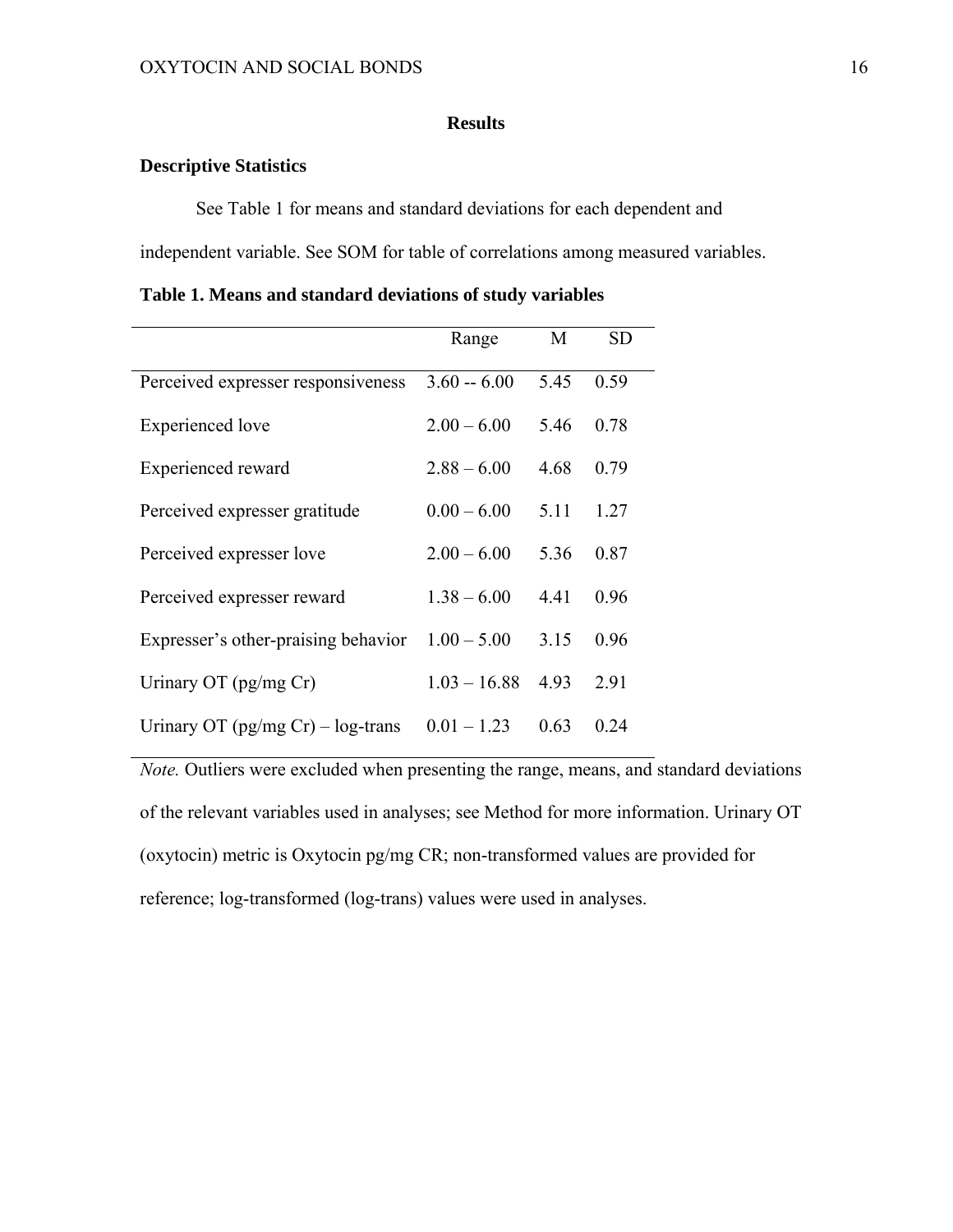### **Oxytocin and Psychological Responses**

 To test the main effects of target's urinary oxytocin on each outcome of interest, we conducted linear regressions with urinary oxytocin as the primary predictor, and condition and gender as the control variables. See the first column of Table 2 for standardized regression coefficients and confidence intervals for the effect of urinary oxytocin on each outcome. From these models, consistent with hypotheses, urinary oxytocin was significantly positively associated with the primary and secondary outcomes of interest, perceived expresser responsiveness ( $p = .005$ ) and experienced loving as a result of the conversation  $(p = .001)$ . In addition, exploratory analyses showed that oxytocin was significantly positively associated with perceptions of the theoreticallyrelevant emotions of the partner – how grateful ( $p = .027$ ) and loving ( $p = .009$ ) the expresser felt. It was not, however, associated with the more general aggregated measures of experienced reward ( $p > 0.250$ ), nor perceived expresser reward ( $p > 0.250$ ).

Controlling for conversation duration, whether the couple lived together, or whether they were dating versus committed to the long term (i.e., engaged, married, or cohabiting) did not change conclusions of any of these analyses. Controlling for relationship satisfaction did not change conclusions about primary, secondary, or discriminant outcomes, however, target's perceptions that the expresser felt grateful ( $\beta$  = .17, *p* = .078, CI[-.11, 1.95]) and loving (β= .17, *p* = .064, CI [-.04, 1.31]) were no longer significantly associated with oxytocin in these analyses.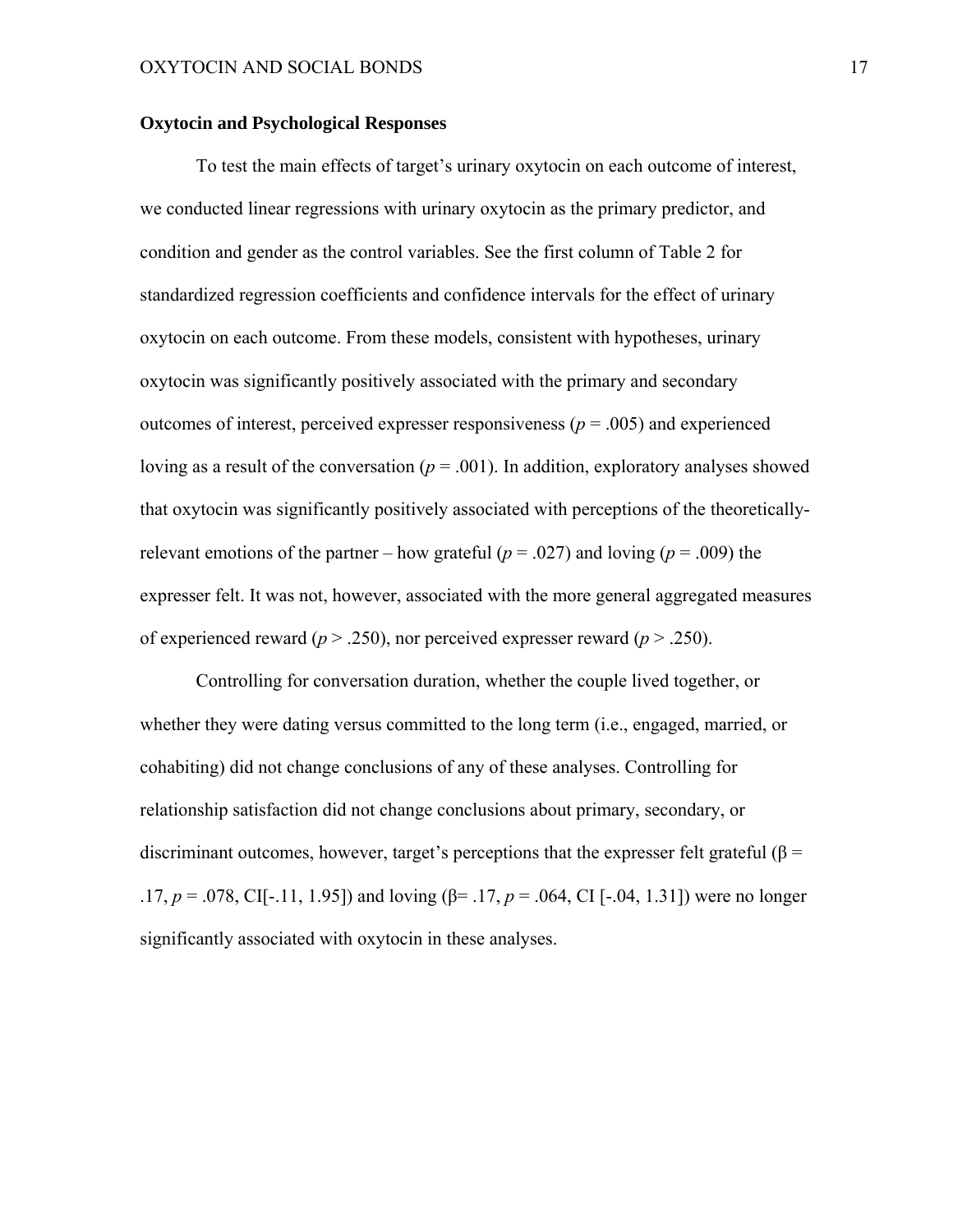|                                  | Oxytocin $\frac{\text{pg}}{\text{mg}}$ Cr) | Condition                   | Gender                      |
|----------------------------------|--------------------------------------------|-----------------------------|-----------------------------|
|                                  | $\beta$ , [95%CI]                          | $\beta$ , [95%CI]           | $\beta$ , [95%CI]           |
| Perceived partner responsiveness | $.28, [.211, 1.177]$ **                    | $-0.08$ , $[-0.307, 0.118]$ | $.17, [-031, .438]$         |
| Experienced love                 | $.34, [.456, 1.691]$ **                    | $-0.03$ , $[-0.315, 0.225]$ | $.07,$ [ $-.196, .398$ ]    |
| <b>Experienced</b> reward        | $.10, [-072, .991]$                        | $-0.09$ , $[-432, 145]$     | $.16, [-072, .560]$         |
| Perceived expresser gratitude    | $.22, [.136, 2.183]$ *                     | $-.20, [-951, -.054]$       | $-0.04$ , $[-0.594, 0.394]$ |
| Perceived expresser love         | $.27, [.248, 1.691]$ **                    | $.01,$ [ $-.303, .328$ ]    | $.11, [-153, .541]$         |
| Perceived expresser reward       | $.07,$ [ $-.514, 1.093$ ]                  | $-0.02$ , $[-0.320, 0.382]$ | $.06, [-265, .505]$         |

**Table 2. Standardized regression coefficients and 95% confidence intervals from models regarding the benefactor's psychological responses to the conversation** 

*Note.* Total *df* in these models ranged from 117-120. Condition and gender were included as covariates in all analyses.  $\frac{p}{q}$  < .05,  $\frac{p}{q}$  < .01

Given sample size and prior findings (Algoe & Way, 2014; Algoe et al. 2016), we had no predictions that gender or condition would moderate this main effect, but tested that possibility for exploratory purposes. Neither gender nor condition moderated the association between urinary oxytocin and any of these outcomes, with one exception described in Footnote 4<sup>4</sup>

### **Target Oxytocin X Expresser Other-Praising Behavior**

 Previous research documented the cross-partner effect of expresser's otherpraising behavior on the key outcome of the target's perception of expresser responsiveness (Algoe et al., 2016), and here we test whether this effect was moderated

<sup>4</sup> Controlling for gender, condition significantly interacted with circulating oxytocin to predict perception of expresser's affective reward from the interaction  $(B = -1.53, p = .039, \text{ CI}[-2.97, -.08])$ . The simple effects of oxytocin on perceived reward were not significant within either condition. However, there was a trend within the condition in which the expresser was instructed to emphasize the benefits to the self that implied targets with higher oxytocin were more likely to perceive this affective reward  $(B = .95, p = .065,$ CI[-.06, 1.96]). Given the unexpected nature of the finding and marginally significant trend, we do not interpret this further.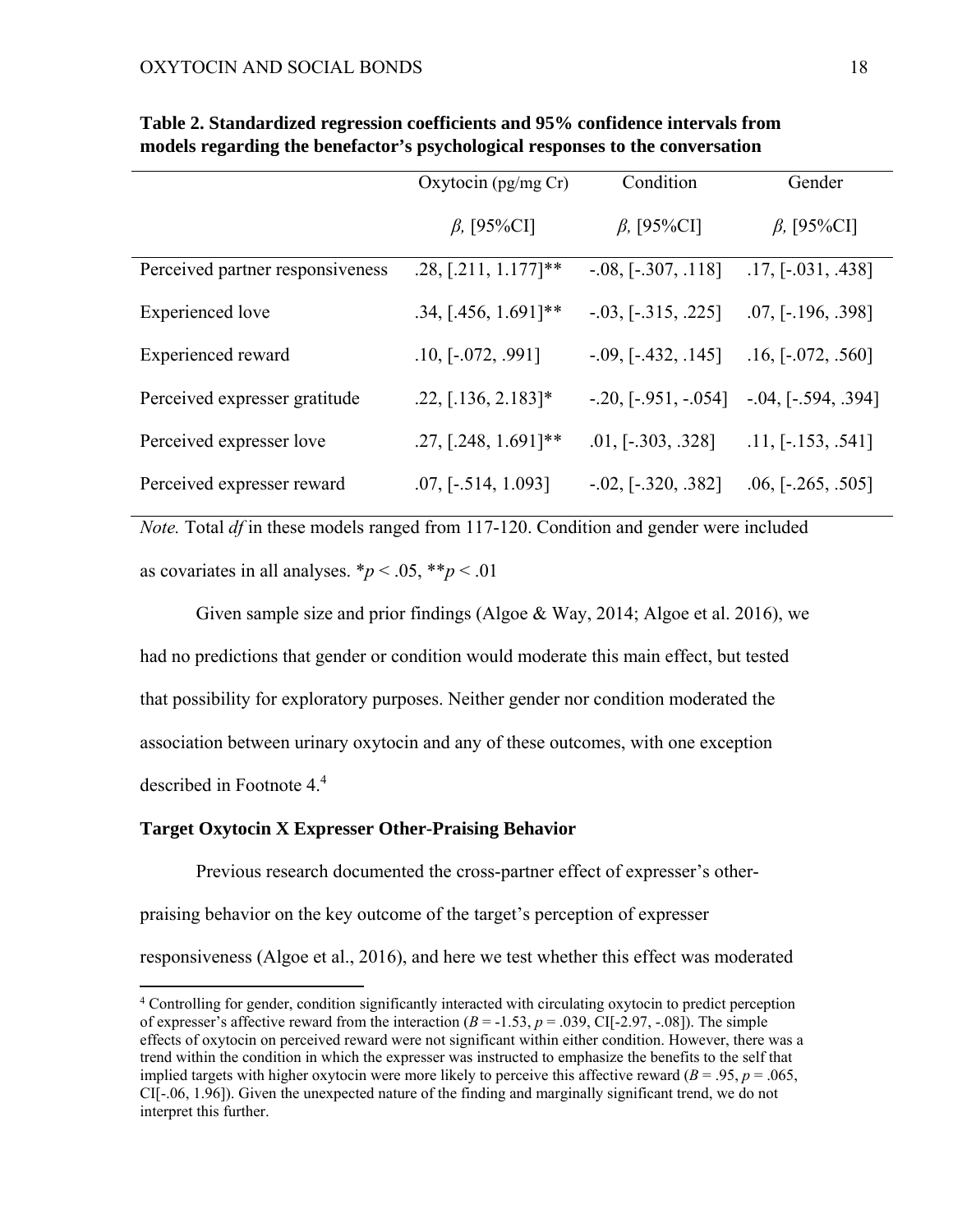by target's oxytocin. (See SOM for exploratory tests of this effect on the secondary and exploratory outcomes, which were not the original focus of this research question.) To do so, we added two variables to the model used above: expresser other-praising behavior and the interaction term computed by multiplying expresser other-praising behavior with target's oxytocin. We used the PROCESS Macro in SPSS (Hayes, 2013), which allowed us to automatically center the variables to facilitate interpretation of the data, to use bootstrapping to estimate the average effect from 5000 samples, and to test simple slopes within the interaction, if the overall interaction was significant. The interaction term was significant: *B* = -.58,  $t(107)$  = -2.11,  $p = .037$ , 95%CI [-1.12, -.04]. See Figure 2 for depiction of the interaction, using values at, above, and below 1 SD beyond the mean of oxytocin.

 The pattern of interaction is consistent with the possibility that high levels of circulating oxytocin, indexed by 24-hr urine concentration, facilitated perceptions of expresser responsiveness: for those with high oxytocin, perceptions of expresser responsiveness did not depend on the expresser's behavior in that specific interaction: *B*  $= .07, t(107) = 0.83, p = .410, 95\% \text{CI}$  [-.10, .23]. However, for those with average or low levels of oxytocin, the expresser's behavior mattered: only those targets whose partners made use of other-praising behavior perceived that expression of gratitude as being responsive. For those targets with average and low levels of oxytocin, the simple effect was statistically significant:  $B = .21$ ,  $t(107) = 3.50$ ,  $p = .001$ , 95%CI [.09, .32], for those with average, and  $B = 0.35$ ,  $t(107) = 3.71$ ,  $p < 0.001$ , 95%CI [.16, .53] for those with low levels of oxytocin.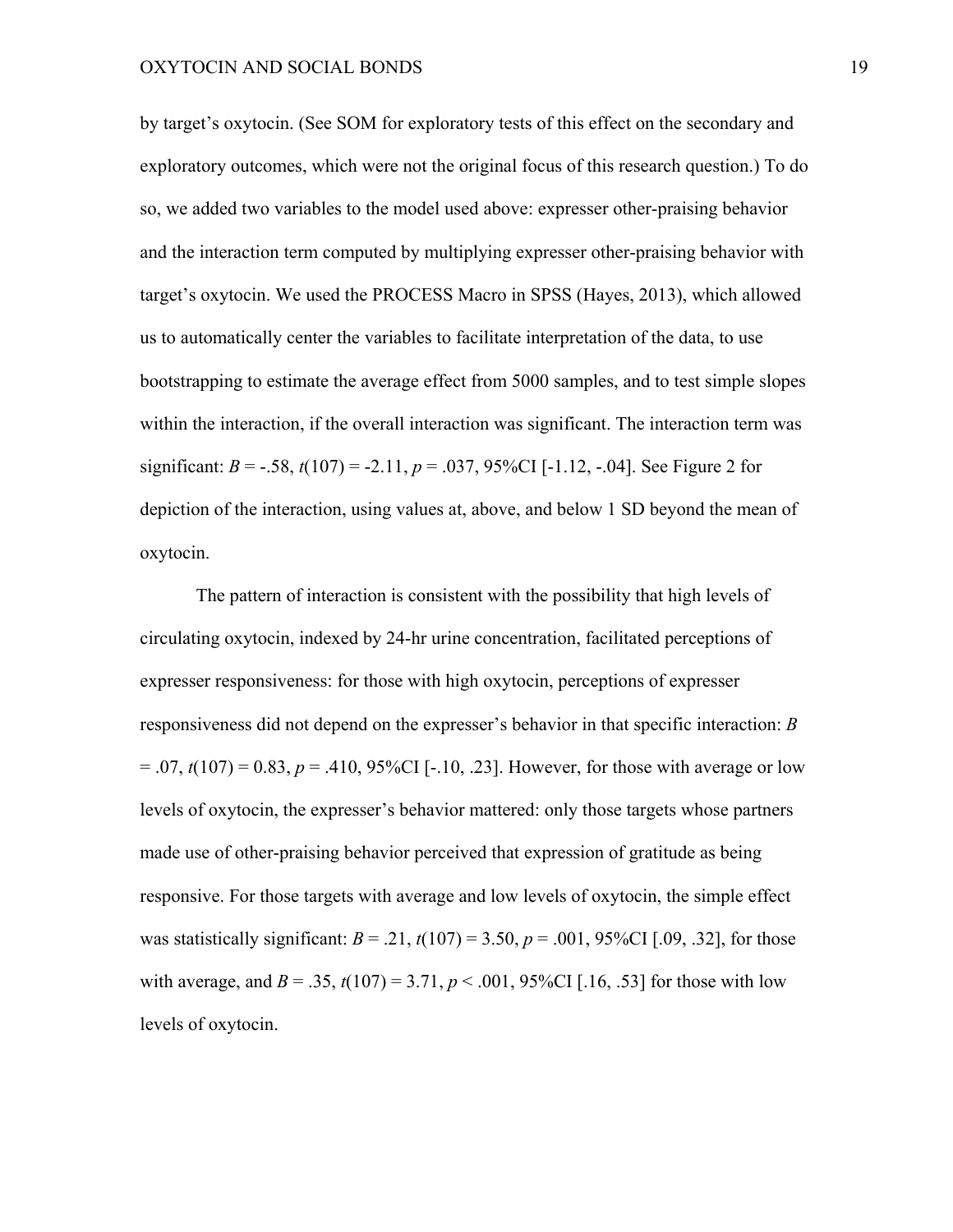All conclusions hold when controlling for conversation duration, relationship satisfaction, whether the couple lived together, or whether they were dating versus committed to the long term (i.e., engaged, married, or cohabiting). Additionally, out of curiosity, we used the Johnson-Neyman Technique (Johnson & Fay, 1950), to further assess the implications of these findings: this analysis showed that about 29% of this sample had oxytocin levels high enough that perceptions of their partner's responsiveness were not significantly associated with the partner's behavior. That translates to Oxytocin pg/mg Cr values greater than about 5.72 in our sample.



*Figure 2.* Effect of expresser's praising behavior on target's perception of expresser responsiveness, moderated by target's circulating oxytocin at low (-1 SD), average, and high (+1 SD) values.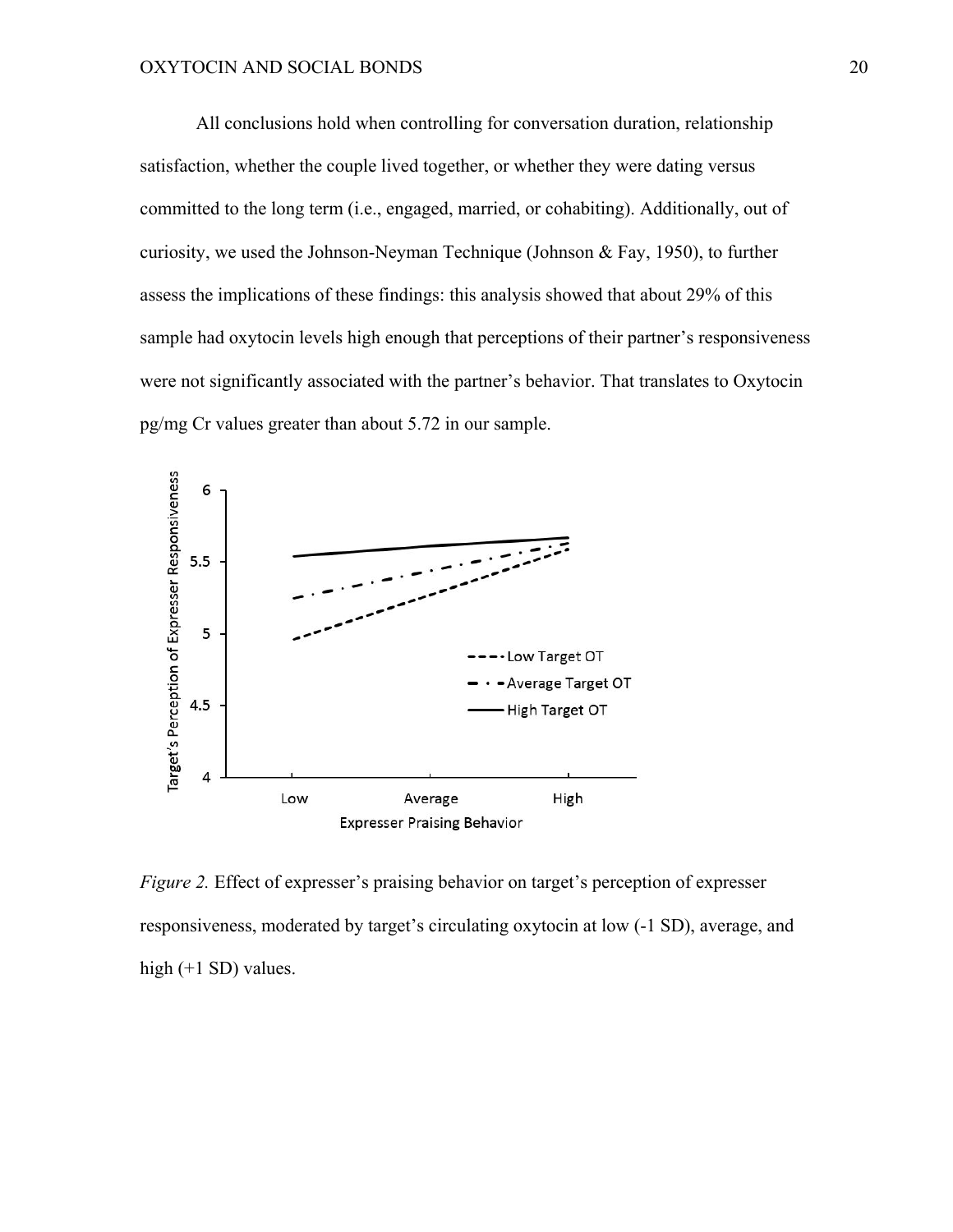#### **Discussion**

 We provide the first evidence linking levels of naturally-occurring oxytocin with subsequent subjective psychological responses to a social behavior – expressed gratitude -- that is uniquely implicated in promoting bonds between human adult romantic partners. These specific psychological responses are precisely those that should prompt the person's future investment and interest in the relationship (e.g., Algoe et al., 2013; Gonzaga et al., 2001; Reis et al., 2004). Notably, for people with high circulating oxytocin over the prior 24-hours, their partner's behavior when expressing gratitude was not associated with perceptions of expresser responsiveness. One limitation of these cross-sectional correlational data is that our hypotheses are about oxytocin's causal role in facilitating bonding, but we cannot rule out the possibility that habitual high-quality interactions were the cause of greater cumulative levels of oxytocin. Our statistical controls help alleviate this concern, somewhat, but this is the kind of important empirical question that we hope the present theoretical and methodological approaches will help address in future research.

Specifically, rather than focus on global evaluations of the relationship, we took a cue from original work (Williams et al., 1992) that examined proximal mechanisms for bonding, and focused on the specific affective and relationship constructs involved in that process; in the future such an approach may help address equivocal results regarding oxytocin's effects on relationship outcomes, broadly defined (e.g., Taylor et al., 2010). Additionally, one prior experiment, showing that intranasal oxytocin increased subjective experiences of attraction but not positive mood after viewing photos of male and female strangers, raises the possibility that the current dissociated effects among "good"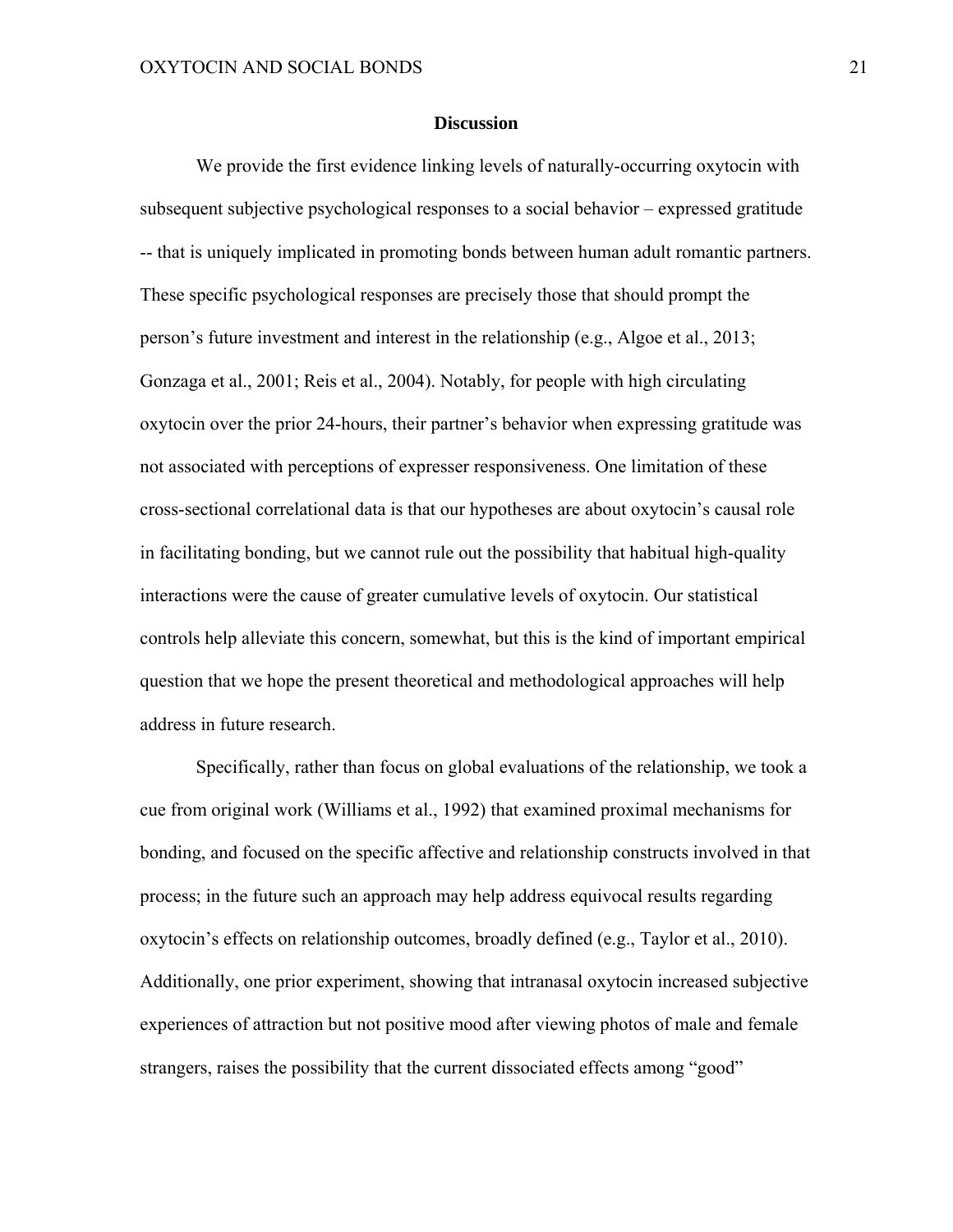outcomes of perceived responsiveness and affective reward seen here and in Algoe  $\&$ Way (2014) will generalize beyond the close relationship context (Theodoridou, Rowe, Penton-Voak, & Rogers, 2009).

The pattern of the interaction between target oxytocin and expresser praise predicting perceived responsiveness (and love, presented in the SOM) appears more consistent with the possibility that oxytocin offers "rose-colored glasses" for bonding opportunities with close others than that it makes people more attuned to their social cues (Shamay-Tsoory & Abu-Akel, 2016). However, the latter social salience hypothesis draws heavily from considerations of dopamine and reward, and does appear more consistent with the pattern of effects presented in the SOM for the specific outcome of affective reward. There are multiple pathways to bonding, and we look forward to future research on this possible dissociation with regard to the effects of oxytocin on positive outcomes. The current study did not directly test hypotheses from any of the several prominent accounts of oxytocin's role in social life (see three explanations thoughtfully reviewed in Bartz et al., 2011, for example), however, we are hopeful that the additional theoretical considerations we discuss here, from affective and relationship science, will help inform such reviews going forward. In addition, all the tested interactions – including those testing for gender differences -- would benefit from increased sample sizes to further increase the reliability of estimates and confidence in conclusions.

Though we await replication, we see the current data as promising initial evidence for the co-evolved proximal mechanisms through which oxytocin facilitates potentially life-enhancing connections (Holt-Lunstad et al., 2010), and a useful jumping-off point for future research targeting oxytocin's role, not only in attenuating negative and physically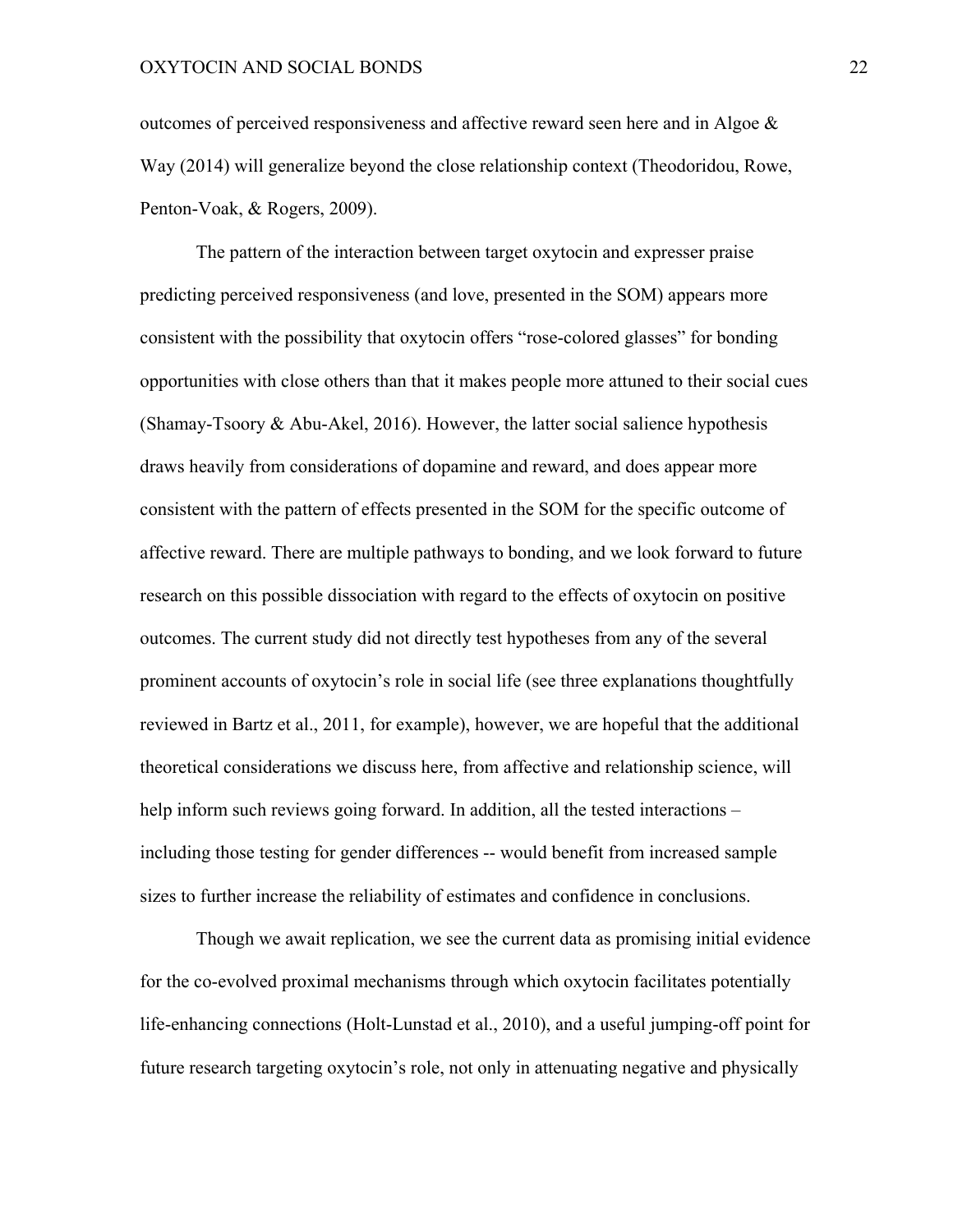distressing responses (e.g., Ditzen, Schaer, Gabriel, Bodenmann, Ehlert, & Heinrichs, 2009), but in growth processes as well (Lestanova, Bacova, Kiss, Havranek, Strbak, & Bakos, 2015).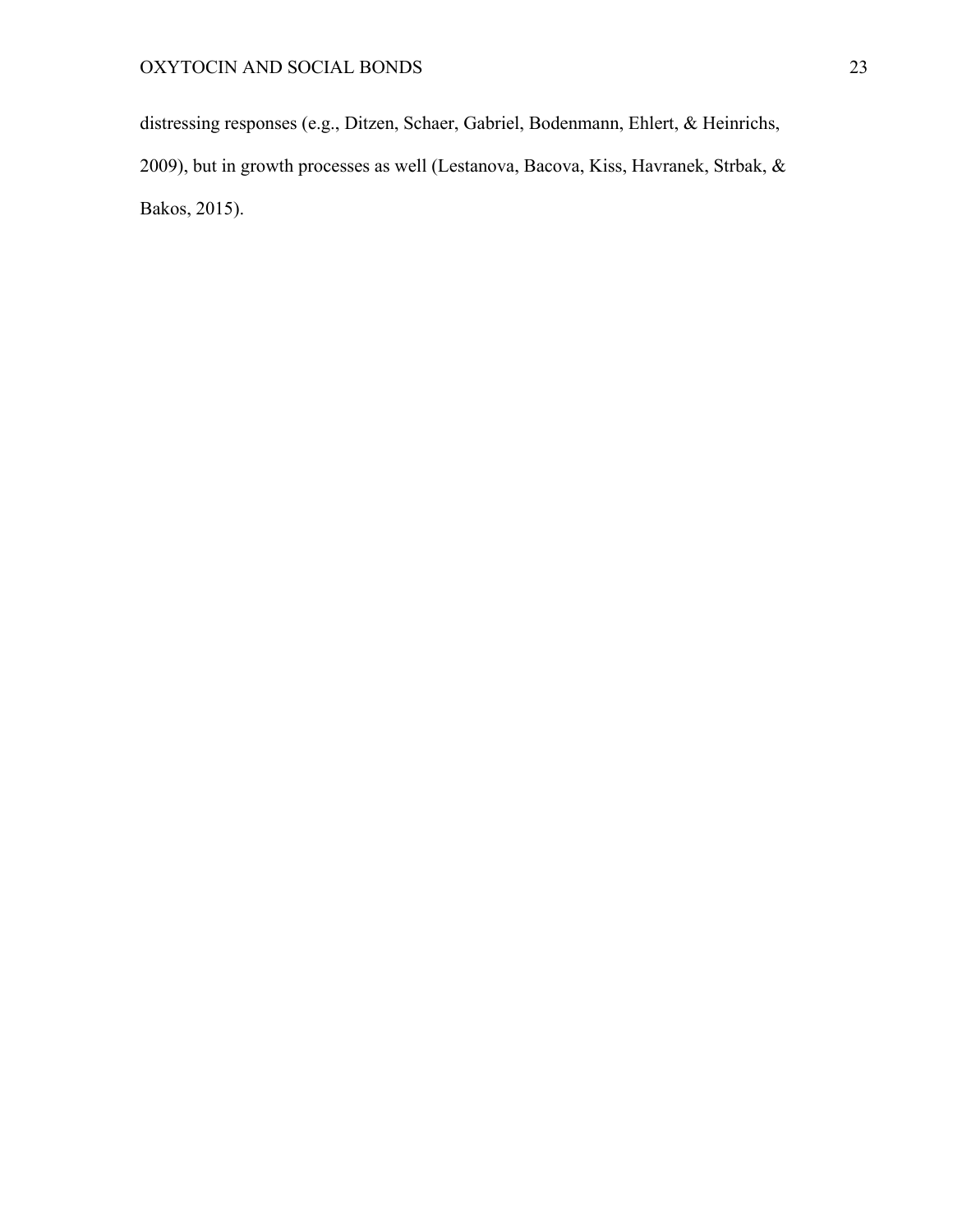#### **References**

Algoe, S. B. (2012). Find, Remind, and Bind: The functions of gratitude in everyday relationships. *Social and Personality Psychology Compass, 6(6),* 455-469. doi: 10.1111/j.1751-9004.2012.00439.x

Algoe, S. B., & Haidt, J. (2009). Witnessing excellence in action: The "other-praising" emotions of elevation, gratitude, and admiration. *Journal of Positive Psychology, 4(2).* 

105-127. doi: 10.1080/17439760802650519

Algoe, S. B., Fredrickson, B. L., & Gable, S. L. (2013). The social functions of the emotion of gratitude via expression. *Emotion, 13(4),* 605-609*.*  http://dx.doi.org/10.1037/a0032701

- Algoe, S. B., Gable, S. L., & Maisel, N. C. (2010). It's the little things: Everyday gratitude as a booster shot for romantic relationships. *Personal relationships*, *17*(2), 217-233. doi: 10.1111/j.1475-6811.2010.01273.x
- Algoe, S. B., Kurtz, L.E., & Hilaire, N. (2016). Putting the "you" in "thank you": Other-praising behavior explains the role of expressed gratitude in social life. *Social Psychological and Personality Science.*

Algoe, S. B., & Way, B. M. (2014). Evidence for a role of the oxytocin system, indexed by genetic variation in CD38, in the social bonding effects of expressed gratitude. *Social cognitive and affective neuroscience*, *9*(12), 1855-1861. doi: 10.1093/scan/nst182

Algoe, S. B., & Zhaoyang, R. (2015). Positive psychology in context: Effects of expressing gratitude in ongoing relationships depend on perceptions of enactor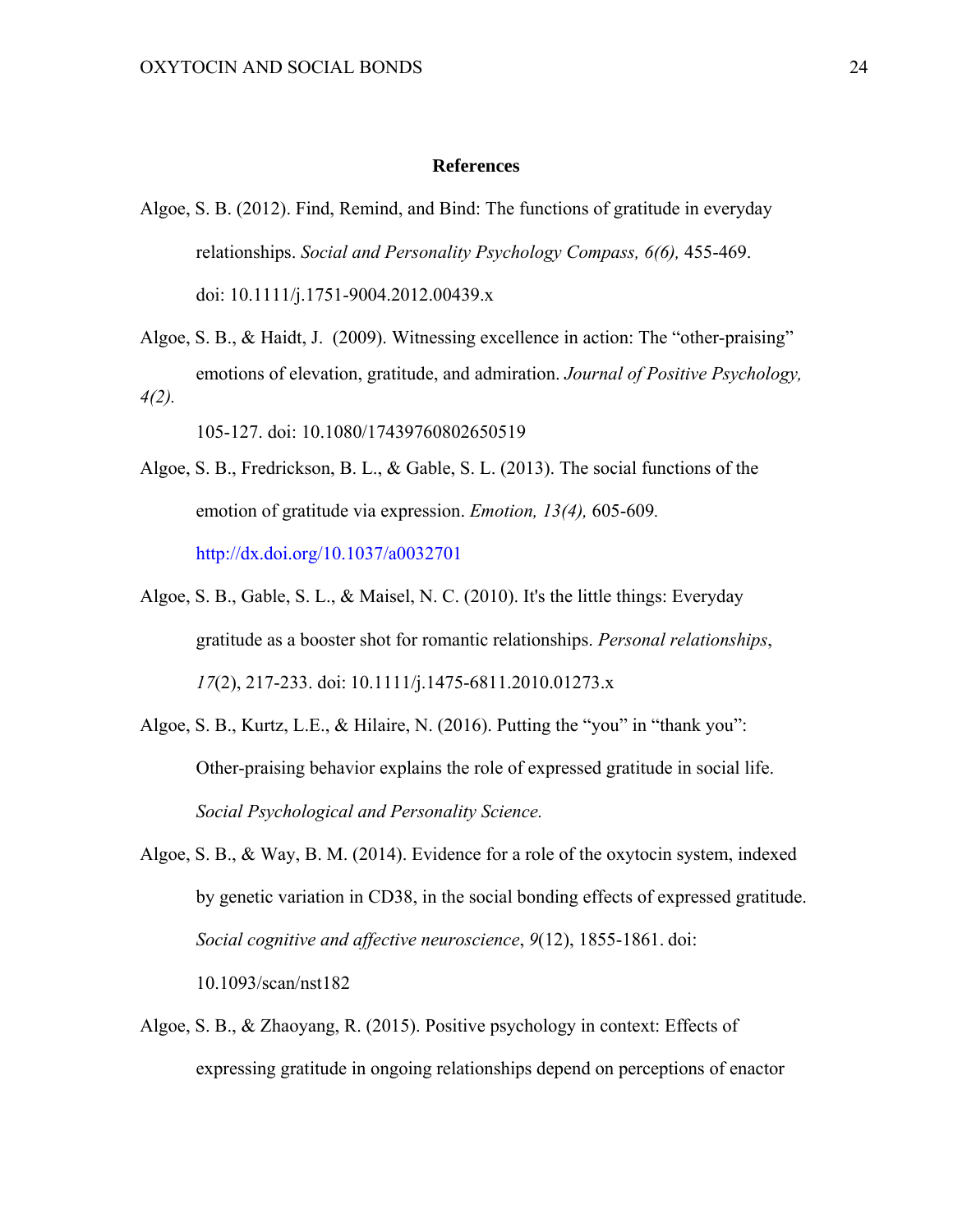responsiveness. *The Journal of Positive Psychology*, 1-17.

http://dx.doi.org/10.1080/17439760.2015.1117131

Amico, J.A., Ulbrecht, J.S., & Robinson, A.G. (1987). Clearance Studies of Oxytocin in Humans

Using Radioimmunoassay Measurements of the Hormone in Plasma and

Urine\*. *The Journal of Clinical Endocrinology & Metabolism*, *64*(2), 340-345.

http://dx.doi.org/10.1210/jcem-64-2-340#sthash.3QUSwnhu.dpuf

Bartz, J. A., Zaki, J., Bolger, N., & Ochsner, K. N. (2011). Social effects of oxytocin in humans:

context and person matter. *Trends in Cognitive Science, 15(7),* 301-309.

Behnia, B., Heinrichs, M., Bergmann, W., Jung, S., Germann, J., Schedlowski, M., Hartmann,

U., & Kruger, T. H. C. (2014). Differential effects of intranasal oxytocin on sexual

experiences and partner interactions in couples. *Hormones & Behavior, 65,* 308- 318.

Carter, C. S. (2014). Oxytocin pathways and the evolution of human behavior. *Annual Review of* 

*Psychology, 65,* 17-39.

Carter, C., Williams, J. R., Witt, D. M., & Insel, T. R. (1992). Oxytocin and Social Bonding. *Annals of the New York Academy of Sciences*, *652*(1), 204-211. doi: 10.1111/j.1749-6632.1992.tb34356.x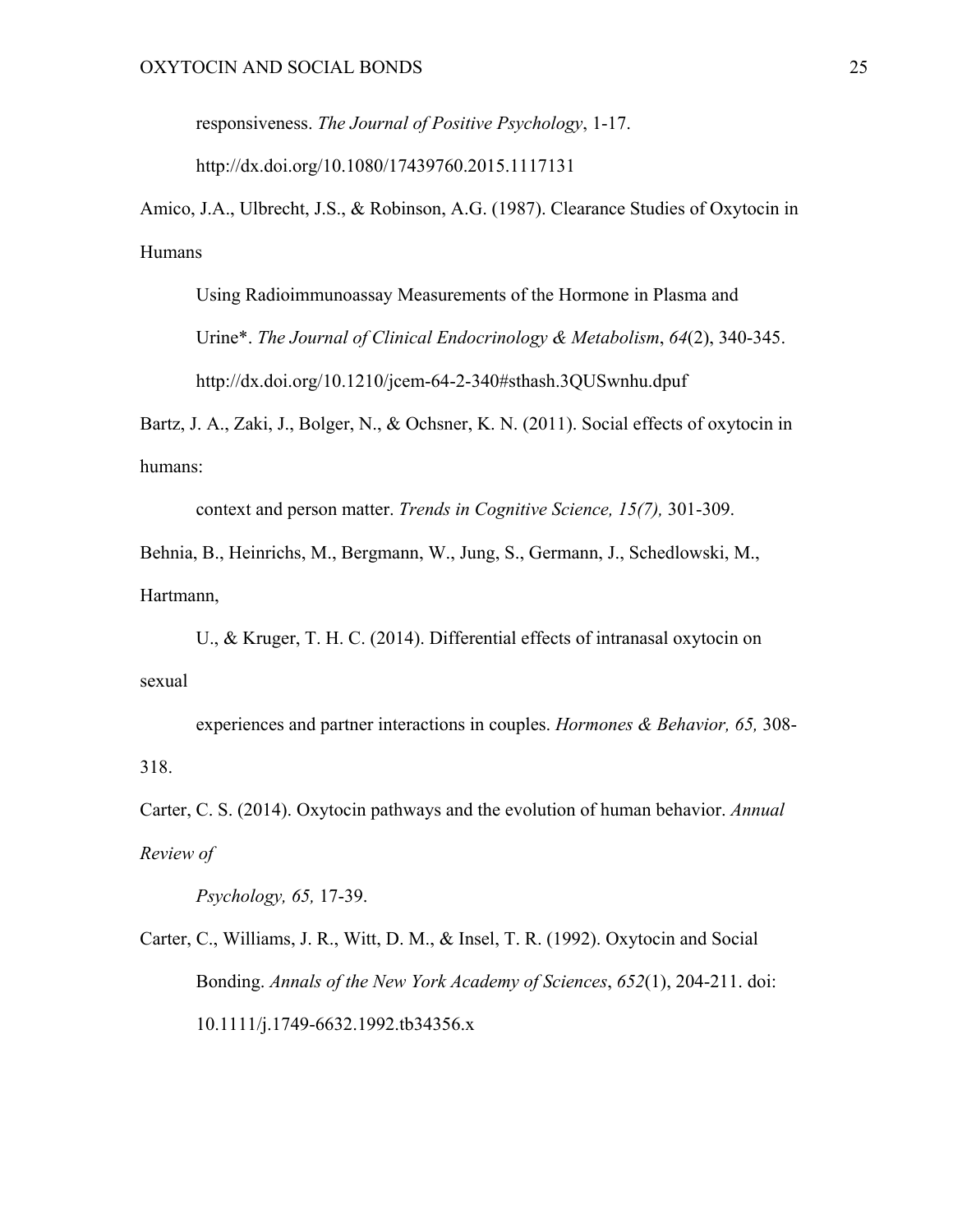- Diamond, L. M. (2004). Emerging perspectives on distinctions between romantic love and sexual desire. *Current Directions in Psychological Science, 13*(3), 116-119. doi: 10.1111/j.0963-7214.2004.00287.x
- Ditzen, B., Schaer, M., Gabriel, B., Bodenmann, G., Ehlert, U., & Heinrichs, M. (2009). Intranasal oxytocin increases positive communication and reduces cortisol levels during couple conflict. *Biological psychiatry*, *65*(9), 728-731. doi:10.1016/j.biopsych.2008.10.011

Eliava, M., Melchior, M., Knobloch-Bollmann, H. S., Wahis, J., da Silva Gouveia, M., Tang, Y., Ciobanu, A. C., Triana Del Rio, R., Roth, L. C., Althammer, F., Chavant, V., Goumon, Y., Gruber, T., Petit-Demouliere, N., Busnelli, M., chini, B., Tan, L. L., Mitre, M., Froemke, R. C., Chao, M. V., Giese, G., Sprengel, R., Kuner, R., Poisbeau, P., Seeburg, P. H., Stoop, R., Charlet, A., Grinevich, V. (2016). A new population of parvocellular oxytocin neurons controlling magnocellular neuron activity and inflammatory pain processing. *Neuron, 89(6),* 1291-1230. doi: 10.1016/j.neuron.2016.01.041

Fredrickson, B. L. (2013). Positive emotions broaden and build. In E. Ashby Plant & P. G.

Devine (Eds.), Advances on Experimental Social Psychology (Vol. 47, pp. 1-53). Fredrickson, B. L., Cohn, M. A., Coffey, K. A., Pek, J., & Finkel, S. M. (2008). Open hearts

build lives: positive emotions, induced through loving-kindness meditation, build consequential personal resources. *Journal of personality and social psychology*, *95*(5), 1045. http://dx.doi.org/10.1037/a0013262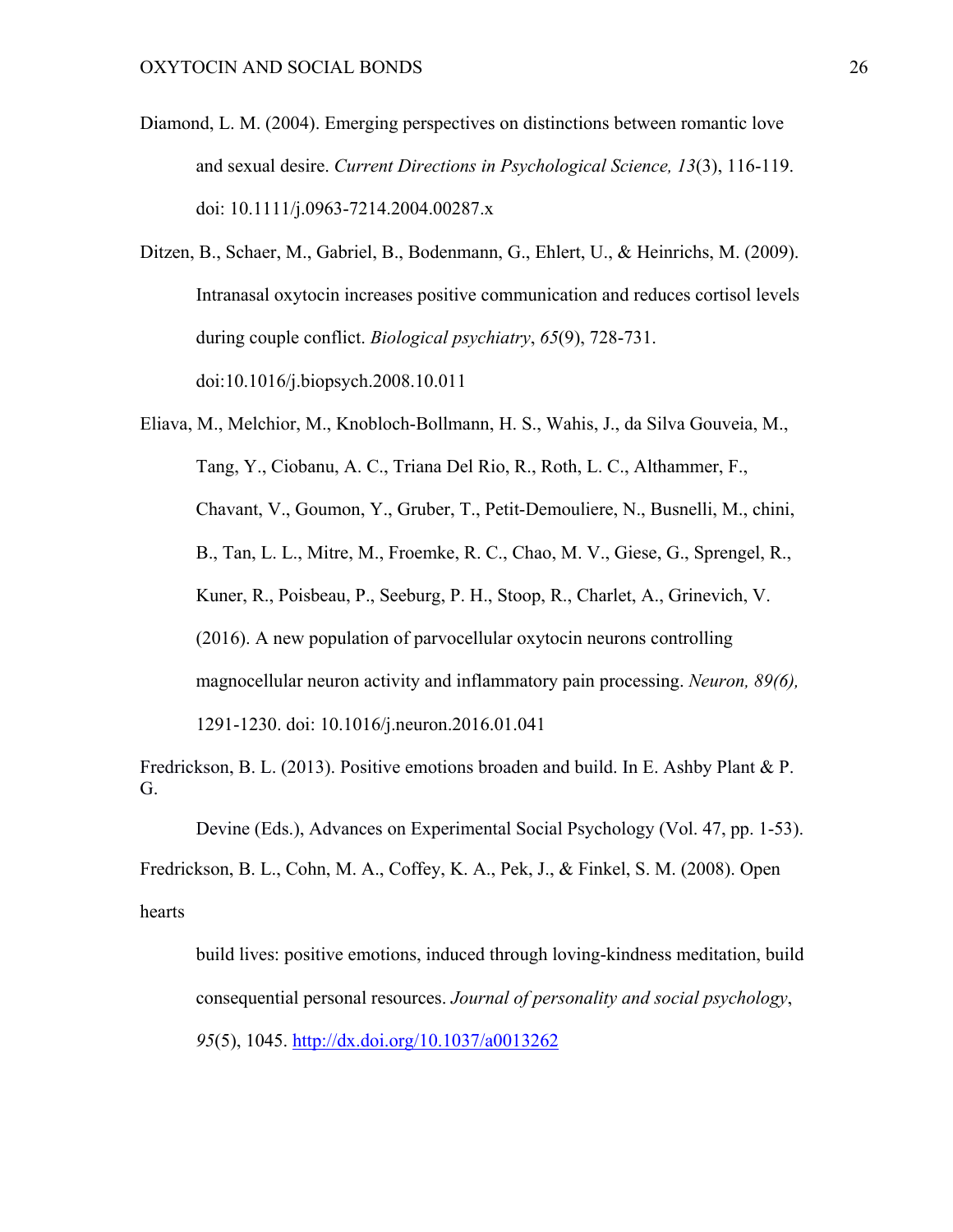Gable, S. L., & Reis, H. T. (2001). Appetitive and aversive social interaction. In J. Harvey & A.

Wenzel (Eds.), *Close romantic relationships: Maintenance and enhancement* (pp. 169–194). Mahwah, NJ: Erlbaum

Gable, S. L., Gonzaga, G. C., Strachman, A. (2006). Will you be there for me when things go right? Supportive responses to positive event disclosures. *Journal of Personality and Social Psychology, 91,* 904-917. doi: 10.1037/0022- 3514.91.5.904

Gonzaga, G. C., Keltner, D., Londahl, E. A., & Smith, M. D. (2001). Love and the commitment

```
problem in romantic relations and friendship. Journal of personality and social 
psychology, 81(2), 247. http://dx.doi.org/10.1037/0022-3514.81.2.247
```
Gonzaga, G. C., Turner, R. A., Keltner, D., Campos, B., & Altemus, M. (2006).

Romantic love

and sexual desire in close relationships. *Emotion*,*6*(2), 163. doi: 10.1037/1528-

3542.6.2.163

Gottman, J. M., & Levenson, R. W. (1992). Marital processes predictive of later dissolution:

Behavior, physiology, and health. *Journal of Personality and Social Psychology, 63 (2),* 221-233.

Grewen, K. M., Davenport, R. E., & Light, K. C. (2010). An investigation of plasma and salivary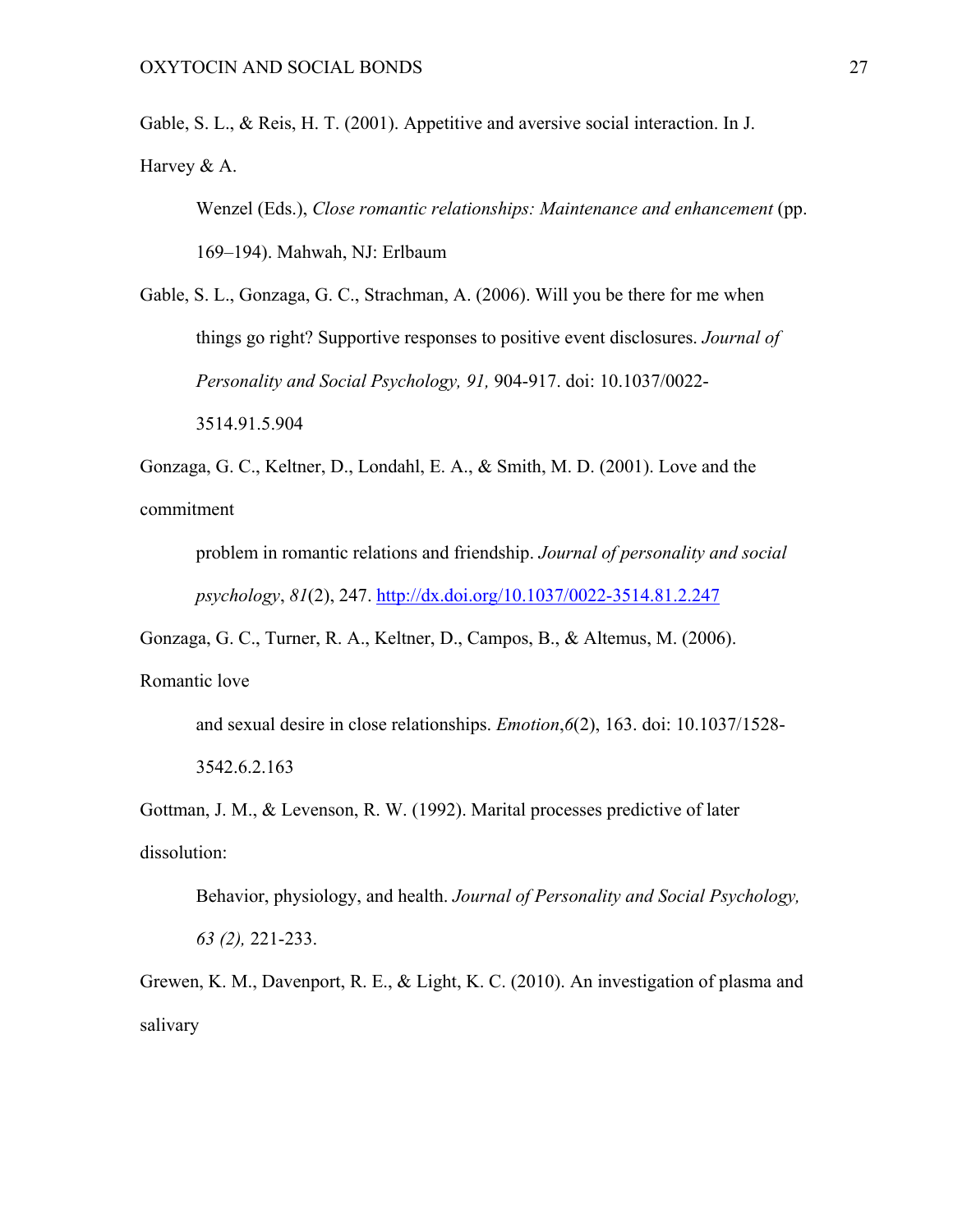oxytocin responses in breast‐and formula‐feeding mothers of infants.

*Psychophysiology*, *47*(4), 625-632. doi: 10.1111/j.1469-8986.2009.00968.x

Hayes, A. F. (2013). *Introduction to mediation, moderation, and conditional process analysis: A* 

*regression-based approach*. New York: Guilford Press.

Hazan, C., & Diamond, L. M. (2000). The role of attachment in human mating. *Review of General Psychology, 4,* 186-204.

Holt-Lunstad, J., Smith, T. B., & Layton, J. B. (2010). Social relationships and mortality risk: a

meta-analytic review. *PLoS Med*, *7*(7), e1000316. doi:

10.1371/journal.pmed.1000316

Insel, T. R., & Shapiro, L. E. (1992). Oxytocin receptor distribution reflects social organization

in monogamous and polygamous voles. *Proceedings of the National Academy of Sciences*, *89*(13), 5981-5985.

Johnson, P. O., & Fay, L. C. (1950). The Johnson-Neyman technique, its theory and application. *Psychometrika*, *15*(4), 349-367.

Light, K. C., Grewen, K. M., & Amico, J. A. (2005). More frequent partner hugs and higher

oxytocin levels are linked to lower blood pressure and heart rate in premenopausal women. *Biological psychology*, *69*(1), 5-21. doi:10.1016/j.biopsycho.2004.11.002

Lestanova, Z., Bacova, Z., Kiss, A., Havranek, T., Strbak, V., & Bakos, J. (2015).

Oxytocin increases neurite length and expression of cytoskeletal proteins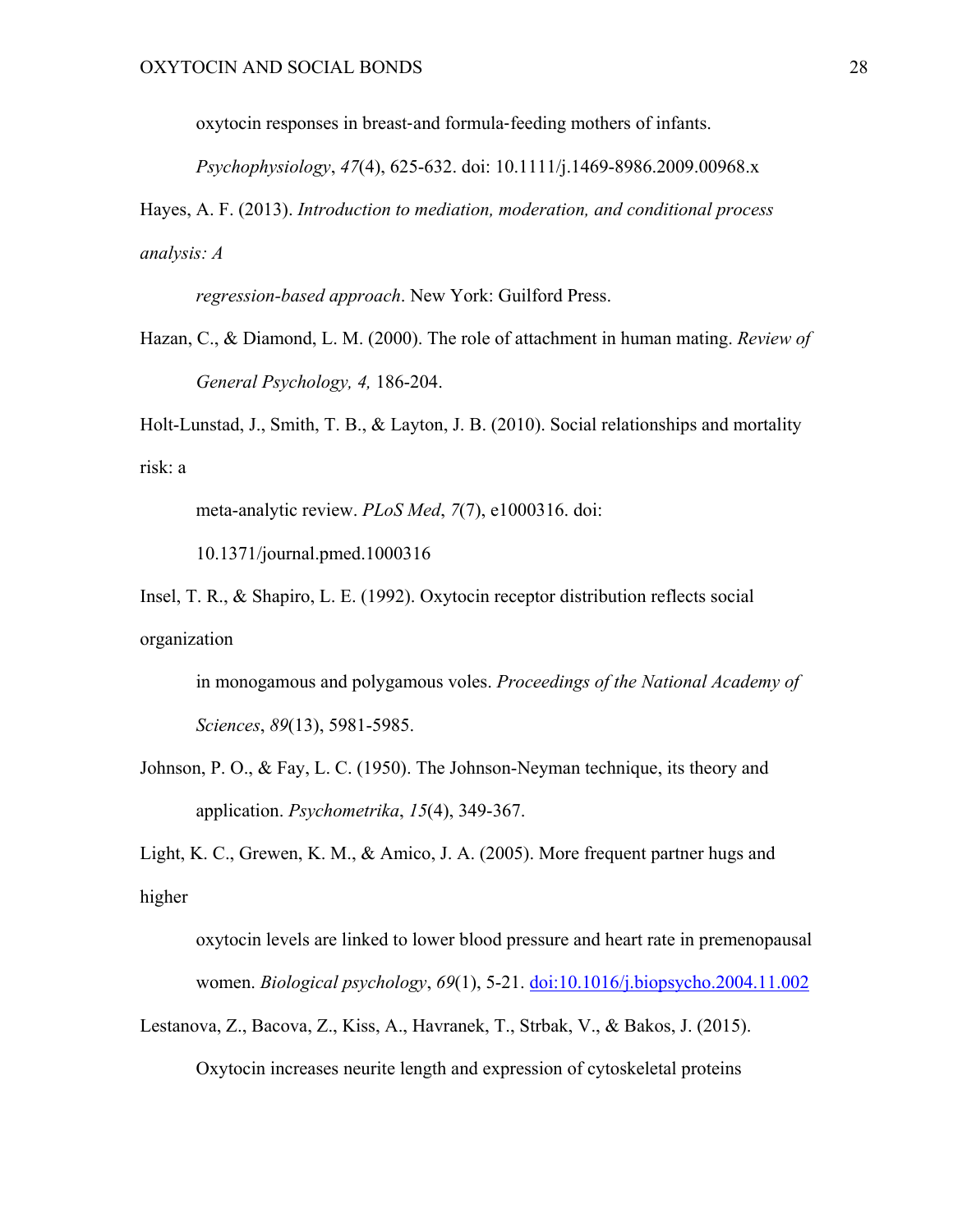associated with neuronal growth. *Journal of Molecular Neuroscience*, 1-9. doi:

10.1007/s12031-015-0664-9

McCullough, M. E., Churchland, P. S., & Mendez, A. J. (2013). Problems with

measuring peripheral oxytocin: Can the data on oxytocin and human behavior be

trusted?. *Neuroscience & Biobehavioral Reviews*, *37*(8), 1485-1492.

doi:10.1016/j.neubiorev.2013.04.018

Reis, H., Clark, M. S., Holmes, J. G. (2004). Perceived partner responsiveness as an organizing

construct in the study of intimacy and closeness. In: D. J. Mashek & A. P. Aron, editors.

Handbook of Closeness and Intimacy. Mahwah, NJ: Lawrence Erlbaum Associates

Publishers, pp. 201–25.

Reyes, T. L., Galinsky, A. M., Hoffmann, J. N., You, H. M., Ziegler, T. E., &

McClintock, M. K. (2014). Social peptides: measuring urinary oxytocin and

vasopressin in a home field study of older adults at risk for dehydration. *The* 

*Journals of Gerontology Series B: Psychological Sciences and Social Sciences*,

*69*(Suppl 2), S229-S237. doi: 10.1093/geronb/gbu104

Rusbult, C. E., Martz, J. M., & Agnew, C. R. (1998). The investment model scale: Measuring

commitment level, satisfaction level, quality of alternatives, and investment

size. *Personal relationships*, *5*(4), 357-387. doi: 10.1111/j.1475-

6811.1998.tb00177.x

Schneiderman, I., Zagoory-Sharon, O., Leckman, J. F., & Feldman, R. (2012). Oxytocin

during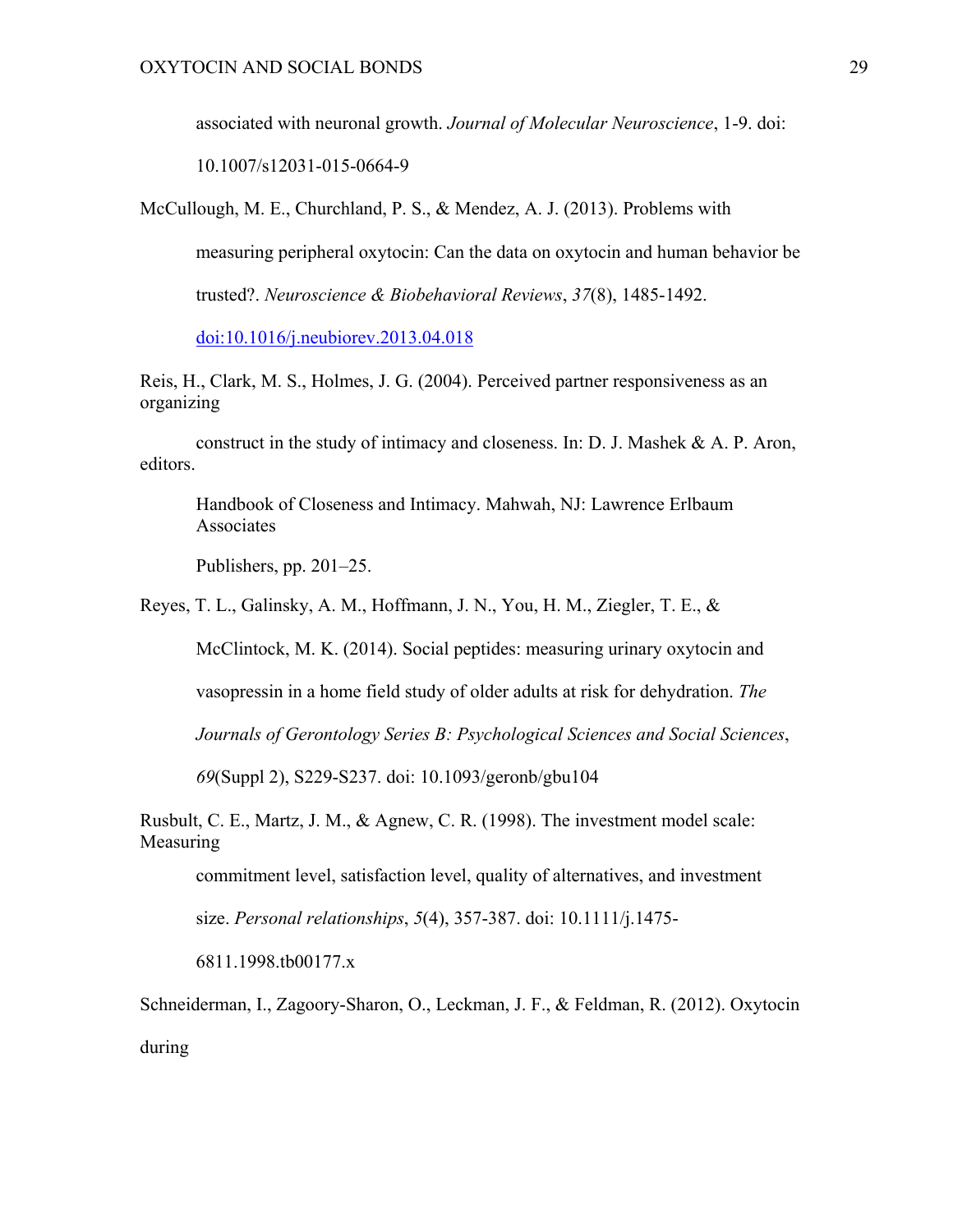the initial stages of romantic attachment: relations to couples' interactive

reciprocity. *Psychoneuroendocrinology*, *37*(8), 1277-1285.

doi:10.1016/j.psyneuen.2011.12.021

Shamay-Tsoory, S. G., & Abu-Akel, A. (2016). The social salience hypothesis of oxytocin.

Biological Psychiatry, 79(3), 194-202.

Stuebe, A. M., Grewen, K., & Meltzer-Brody, S. (2013). Association between maternal mood

and oxytocin response to breastfeeding. *Journal of women's health*, *22*(4), 352-

361. doi:10.1089/jwh.2012.3768

Taylor, S. E., Saphire-Bernstein, S., & Seeman, T. E. (2010). Are plasma oxytocin in women and

plasma vasopressin in men biomarkers of distressed pair-bond relationships?

*Psychological Science, 21(1),* 3-7.

Theodoridou, A., Rowe, A. C., Penton-Voak, I. S., & Rogers, P. J. (2009). Oxytocin and social

perception: Oxytocin increases perceived facial trustworthiness and attractiveness. *Hormones and Behavior, 56,* 128-132.

Williams, J. R., Carter, C., & Insel, T. (1992). Partner Preference Development in Female Prairie

Voles Is Facilitated by Mating or the Central Infusion of Oxytocin. *Annals of the New York Academy of Sciences*,*652*(1), 487-489. doi: 10.1111/j.1749- 6632.1992.tb34393.x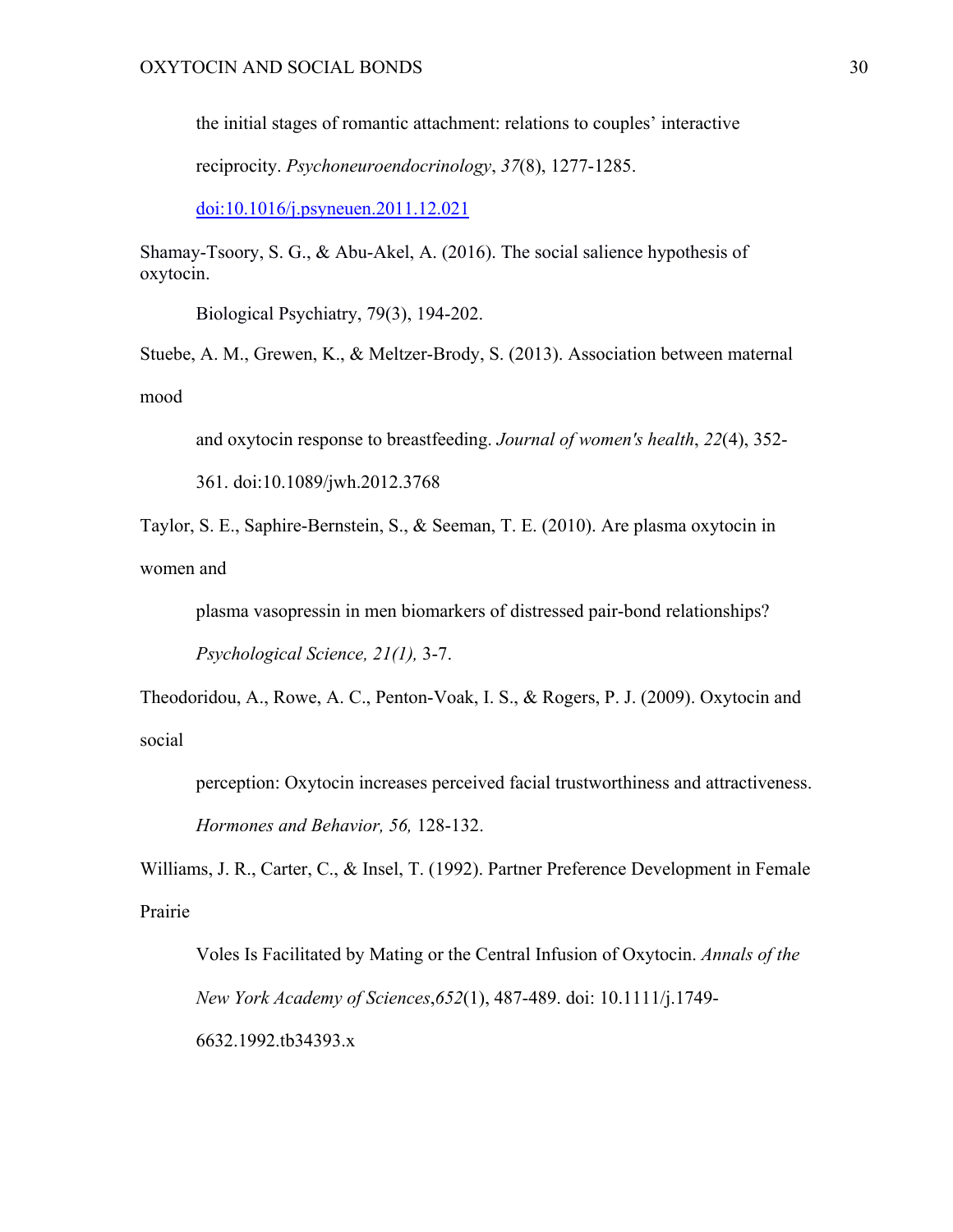## **Author Contributions**

S. B. Algoe developed the study concept and design. K. Grewen contributed to the development of the method for collecting 24-hr urine, oversaw data collection, and storage or urine as well as assay of oxytocin and creatinine. L. E. Kurtz contributed to data collection. S. B. Algoe analyzed the data, drafted the manuscript, and L. E. Kurtz and K. Grewen provided critical revisions. All authors approved the final version of the manuscript for submission.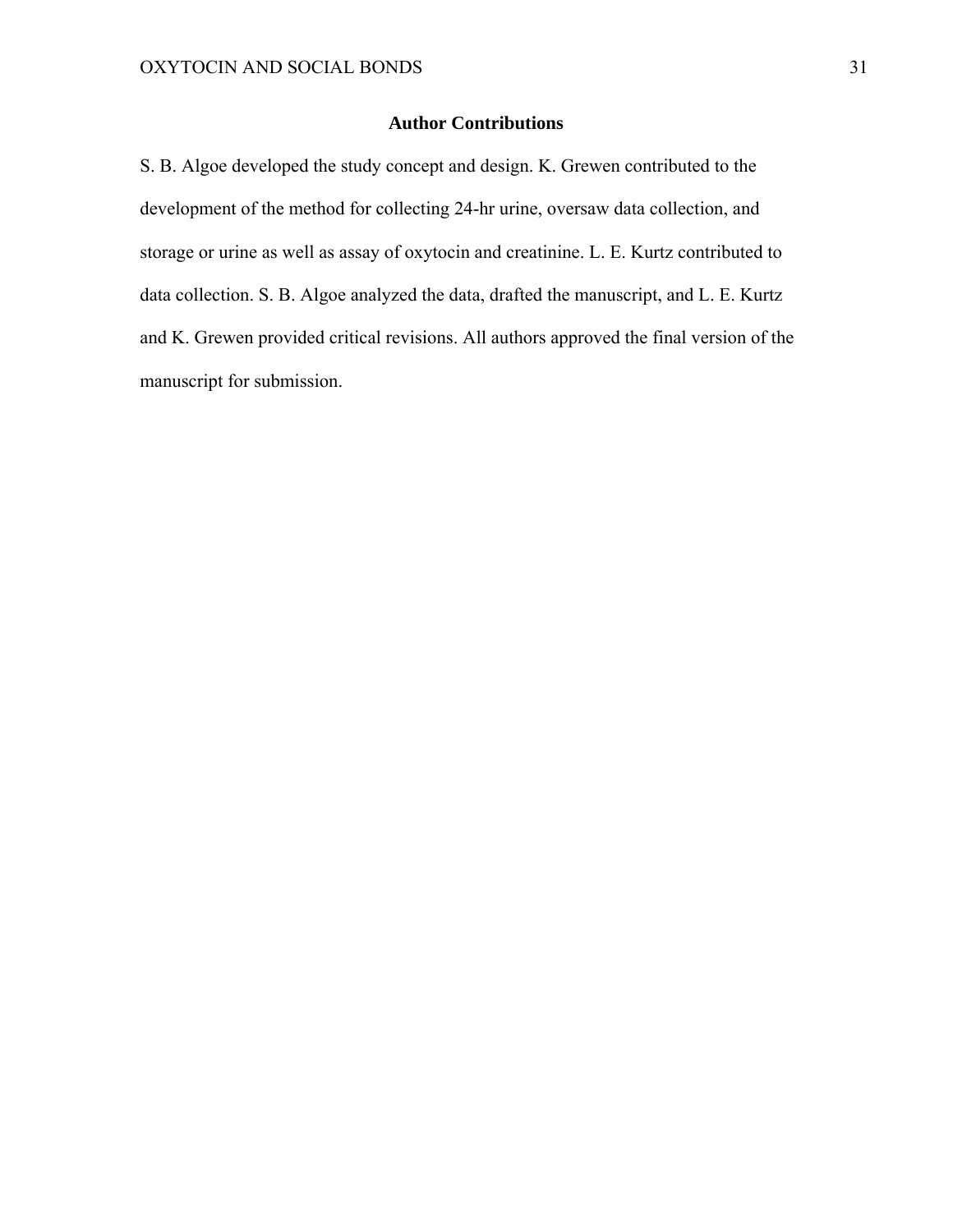#### **Supplementary Online Material: Oxytocin and Social Bonds**

#### **Design and additional procedural details**

After each member of the couple was independently screened via online questionnaire, both members of the couple individually completed an online questionnaire, collected a 24-hour urine sample, then attended this lab session together with the partner. At the laboratory session, we also collected saliva and resting measures of psychophysiology, and couples completed a series of tasks. Consistent with the resource-intensive nature of this type of research, data were collected for multiple purposes (see Finkel, Eastwick, & Reis, 2015); please contact the first author for more details about measures.

In the original study (Algoe, Kurtz, & Hilaire, 2016), prior to the conversation, without the target's knowledge, the expresser was randomly assigned to one of two sets of instructions about what to emphasize during the expression of gratitude, either "the praiseworthiness of your partner's actions" or "the positive outcome you personally received in the situation." Because that publication documents that the manipulation did not affect perceptions of expresser responsiveness, we did not have predictions that the proposed effects in the current study would be moderated by condition. Therefore, we collapse across condition but control for this factor in analyses. (However, the moderated analysis we report in the manuscript, using praising behavior as a continuous – rather than manipulated – variable is conceptually the same.)

Of the variables in the present investigation, target's oxytocin– the independent variable - has not been reported elsewhere. Expresser's praising behavior, target's perception of expresser responsiveness, target's experienced positive emotions, and target's perception of expresser's aggregated positive emotions were each reported in Algoe, Kurtz, & Hilaire, 2016 (Study 2, Sample A). However, the multiple studies in that manuscript addressed a different research question. Specifically, that manuscript established the association between expresser praising behavior and target's perception of expresser responsiveness as well as positive emotions. The current hypothesis concerns oxytocin and had not yet been tested. Specifically, here, we test whether several outcomes are associated with oxytocin (main effects) and whether the association between praising behavior and target's perception of expression of responsiveness is moderated by target's oxytocin. Supplementary exploratory analyses (reported below) report results of this moderation test for the target's positive emotions.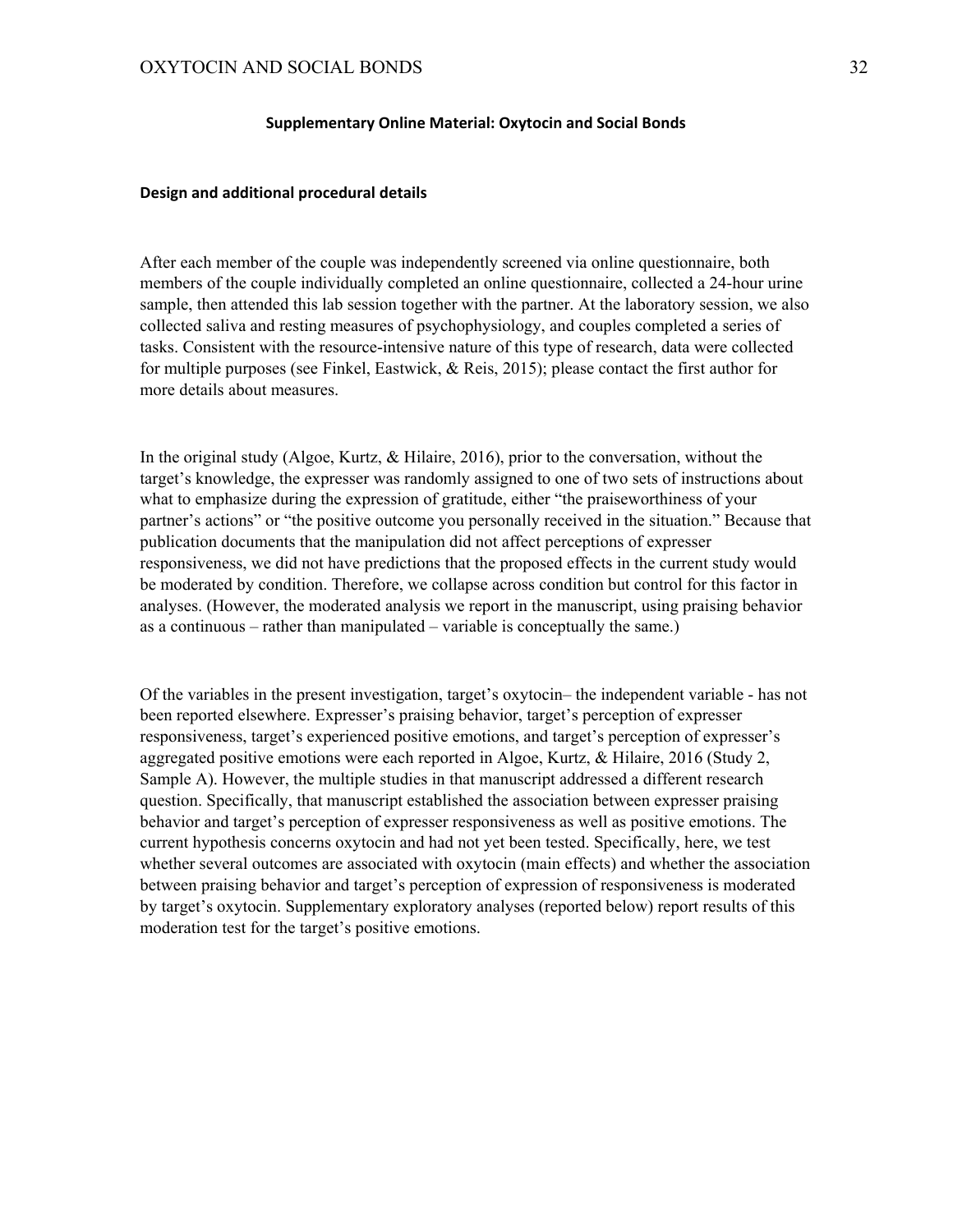### **Additional Analyses**

## **1. Supplementary Table 1. Correlations among all measured variables used in analyses**

| Measures                                |         |         | 3.      | 4.      | 5.      | 6.      |         | 8.     | 9.     | 10.     | 11.    |
|-----------------------------------------|---------|---------|---------|---------|---------|---------|---------|--------|--------|---------|--------|
| 1. Perceived expresser responsiveness   |         |         |         |         |         |         |         |        |        |         |        |
| 2. Experienced love                     | $.57**$ | $ -$    |         |         |         |         |         |        |        |         |        |
| 3. Experienced reward                   | $.62**$ | $.46**$ | $-$     |         |         |         |         |        |        |         |        |
| 4. Perceived expresser gratitude        | $.42**$ | $.36**$ | $.40**$ |         |         |         |         |        |        |         |        |
| 5. Perceived expresser love             | $.57**$ | $.55**$ | $49**$  | $.38**$ |         |         |         |        |        |         |        |
| 6. Perceived expresser reward           | $.51**$ | $.46**$ | $77**$  | $.44**$ | $.58**$ | $- -$   |         |        |        |         |        |
| 7. Expresser's other-praising behavior  | $.24**$ | $.26**$ | $.23*$  | .15     | $.25**$ | $.33**$ |         |        |        |         |        |
| 8. Urinary OT (pg/mg $Cr$ ) – log-trans | $20*$   | $.28**$ | .03     | $.24**$ | $.23*$  | .03     | $-.03$  | $- -$  |        |         |        |
| 9. Relationship satisfaction            | $.42**$ | $.28**$ | $.35**$ | $.21*$  | $.38**$ | $.32**$ | .12     | $.18*$ | $- -$  |         |        |
| 10. Live together                       | .17     | .00     | .13     | .02     | .02     | $-.05$  | $-.10$  | .06    | .14    |         |        |
| 11. Relationship status                 | $20*$   | $.19*$  | .14     | .04     | .04     | $-.01$  | .08     | .11    | $.18*$ | $.53**$ |        |
| 12. Conversation duration               | .16     | .10     | .15     | .10     | $.19*$  | $.23**$ | $.31**$ | $-.09$ | .05    | -.11    | $-.10$ |

*Note.* As noted in the manuscript, three variables – perceived expresser responsiveness, target's experienced reward and perceptions of expresser reward – originally contained outliers and they were removed for these analyses. Live together:  $1 = yes$ ,  $0 = no$ ; Relationship status:  $1 =$ cohabiting, engaged, married,  $0 =$  dating exclusively

\**p* < .05, \*\**p* < .01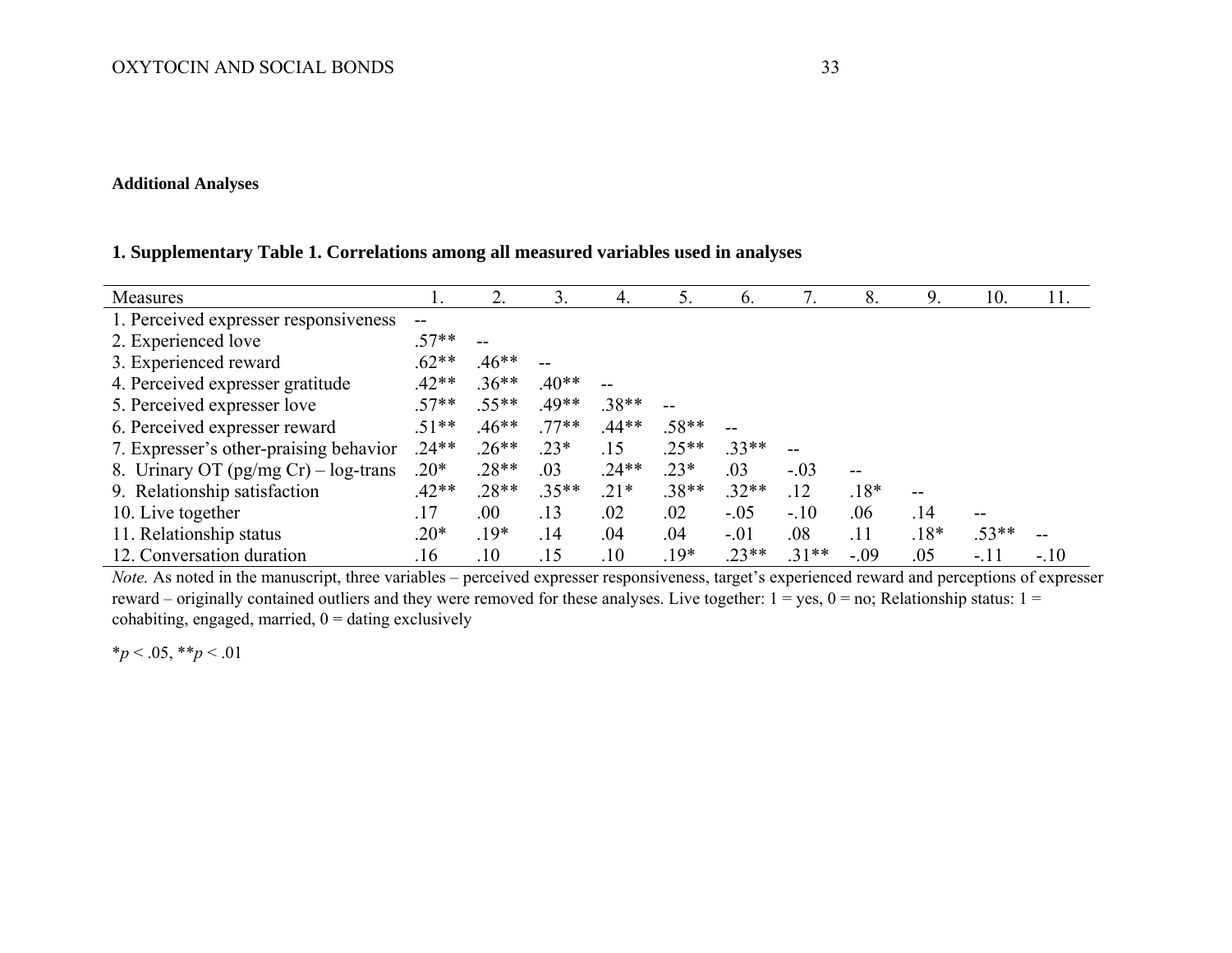# **2.Results of exploratory moderation tests on two outcomes examined in Algoe, Kurtz, & Hilaire (2016).**

The moderation analysis in the manuscript focused on the primary outcome of perceived partner responsiveness because it is the outcome from these interactions that has been the focus of theory about gratitude's role in social life (i.e., the "relational currency" through which gratitude is proposed to operate; Algoe, 2012) and has been supported by evidence that this response to being a target of an expression of gratitude forecasts the target's future positive evaluation of the relationship (Algoe et al., 2013; Algoe & Zhaoyang, 2015). However, it was also prompted by recent evidence to support the hypothesis that gratitude expressions with *greater expresser use of praising behavior* would be associated with greater target perceptions of expresser responsiveness (i.e., that the target feels understood, validated, and cared for by the expresser; Algoe et al., 2016).

Of interest, that recent publication also tested a question about a secondary outcome – whether praising is also more likely to simply make the target feel good. Indeed, in that research, expresser's other-praising behavior was significantly positively associated with both the theoretically specific experience of love as well as with more general affective reward (Algoe et al., 2016). Theoretically, such outcomes may generate additional paths through which relationships are fortified, per Fredrickson's broaden-and-build theory of positive emotions (Fredrickson, 2013), and Gonzaga and other researchers' focus on love as a commitment device (e.g., Fletcher, Simpson, Campbell, & Overall, 2015; Gonzaga, Keltner, Londahl, & Smith, 2001; Gonzaga, Turner, Keltner, Campos, & Altemus, 2006). As such, it is important to continue to examine their role in this particular interpersonal process.

In the present investigation, however, we are especially focused on the potential influence of *oxytocin* on subjective psychological outcomes from the expression. Therefore, predictions for moderation of the expresser behavior-target emotion link are less clear. One study – using genotyping of the *CD38* gene - provides indirect evidence that oxytocin is associated with experienced *love* but not with *general affective reward* after being the target of an expression of gratitude (Algoe & Way, 2014).

Here, to build on this nascent body of work, we conduct exploratory tests of whether the previously documented associations between expresser praise and (a) experienced loving as well as (b) affective reward after the interaction (Algoe et al., 2016) are moderated by the target's oxytocin. The models used here are analogous to the primary model in the manuscript that uses perceived expresser responsiveness as the outcome. All conclusions hold when controlling for conversation duration, whether the couple lived together, whether they were dating versus committed to the long term, and relationship satisfaction.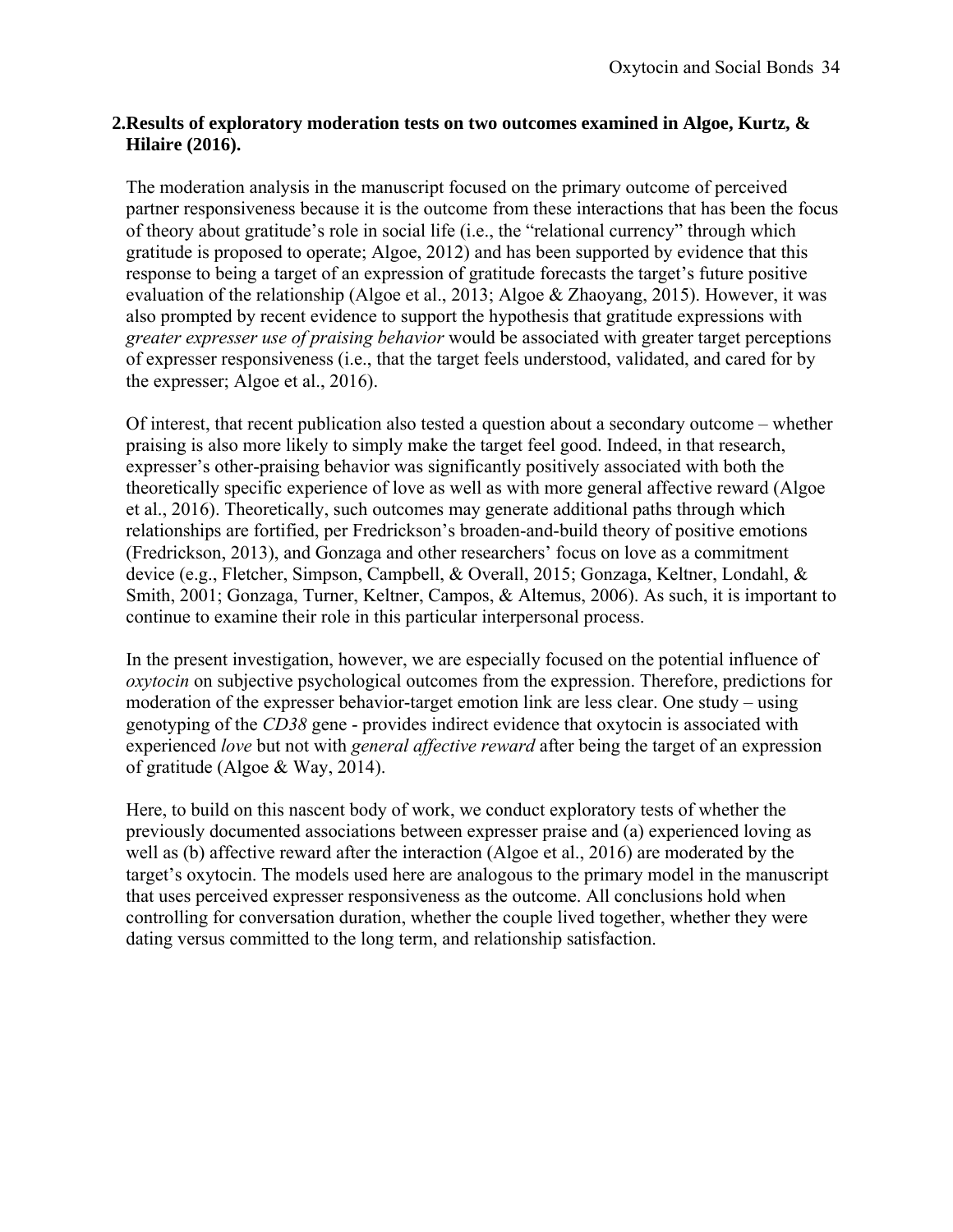### (a) Experienced love

The interaction between target oxytocin and expresser praising behavior was significant: *B* =  $-0.81$ , *t*(109) =  $-2.41$ , *p* = .018, 95%CI [ $-1.48$ ,  $-14$ ]. The pattern of effects here was similar to that observed for perceived expresser responsiveness (see manuscript Figure 1). It appears that high levels of circulating oxytocin, indexed by 24-hr urine concentration, facilitated experiences of love: for those with high oxytocin, experienced love did not depend on the partner's behavior in that specific interaction:  $B = .07$ ,  $t(109)$  $= 0.72$ ,  $p > 0.250$ , 95%CI [-.13, .27]. However, for those with average or low levels of oxytocin, the expresser's behavior mattered: only those whose partners made use of other-praising behavior felt greater love as a result of the interaction. For those with average and low levels of oxytocin, the simple effect was statistically significant:  $B =$ .27,  $t(109) = 3.78$ ,  $p < .001$ , 95%CI [.13, .40], for those with average, and  $B = .46$ ,  $t(109)$  $= 4.06, p < .001, 95\%$ CI [.23, .68] for those with low levels of oxytocin.

(b) Experienced general positive emotions (i.e., the average post-interaction rating of: satisfied, warm, admiring, peaceful, open, amused, proud, and inspired)

The interaction between target oxytocin and expresser praising behavior was significant:  $B = .83$ ,  $t(108) = 2.17$ ,  $p = .032$ , 95%CI [-.07, 1.59]. The pattern of effects here was different than that observed for perceived expresser responsiveness (see Supplementary Figure 1). It appears that low levels of circulating oxytocin, indexed by 24-hr urine concentration, left targets unfazed by the expresser's behavior: for those with low levels of oxytocin, experienced affective reward did not depend on the partner's behavior in that specific interaction:  $B = -0.01$ ,  $t(108) = -0.08$ ,  $p > 0.250$ ,  $95\%$ CI [-0.26, 0.25]. However, for those with average or high levels of oxytocin, the expresser's behavior mattered: those whose partners made use of other-praising behavior experienced greater affective reward from the interaction. For those with average and high levels of oxytocin, the simple effect was statistically significant:  $B = .19$ ,  $t(108) = 2.37$ ,  $p = .020$ , 95%CI [.03, .34], for those with average, and  $B = .38$ ,  $t(108) = 3.45$ ,  $p < .001$ , 95%CI [.16, .60] for those with high levels of oxytocin.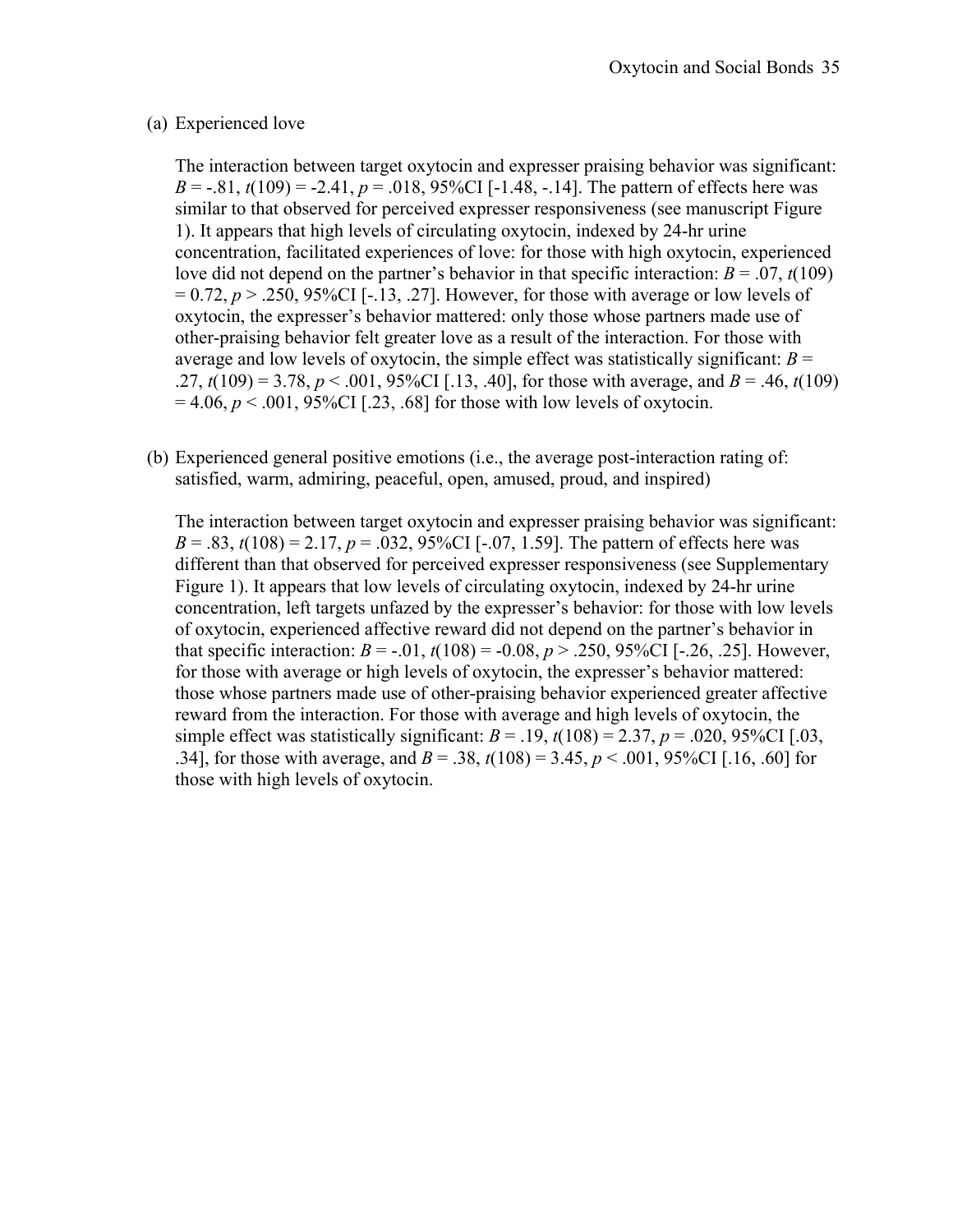

*Figure 1.* Effect of expresser's praising behavior on target's experienced affective reward, moderated by target's circulating oxytocin at low (-1 SD), average, and high (+1 SD) values.

In summary, target-experienced love followed the same pattern as perceived expresser responsiveness reported in the manuscript. One interpretation of those results is that greater oxytocin serves as rose-colored glasses to color "bonding-centric" subjective psychological experiences and buffer against relatively lower-quality partner behavior within the one-time expression of gratitude. General affective reward, however, followed the opposite pattern: people with low oxytocin levels were unfazed by use of praising behavior and generally did not experience these interactions as rewarding, whereas greater oxytocin levels were associated with greater responsivity to praise in the context of this social interaction. One interpretation of this pattern of effects is that oxytocin also helps people *extract more reward* from high-quality social interactions (see Isgett, Kok, Baczkowski, Algoe, Grewen, & Fredrickson [2017] for a similar point, as well as Shamay-Tsoory & Abu-Akel [2016]). Of course, such rewards likely have downstream effects for the individual and the dyad. If replicated, this dissociated pattern of effects suggests two different but complementary processes through which oxytocin influences social bonds.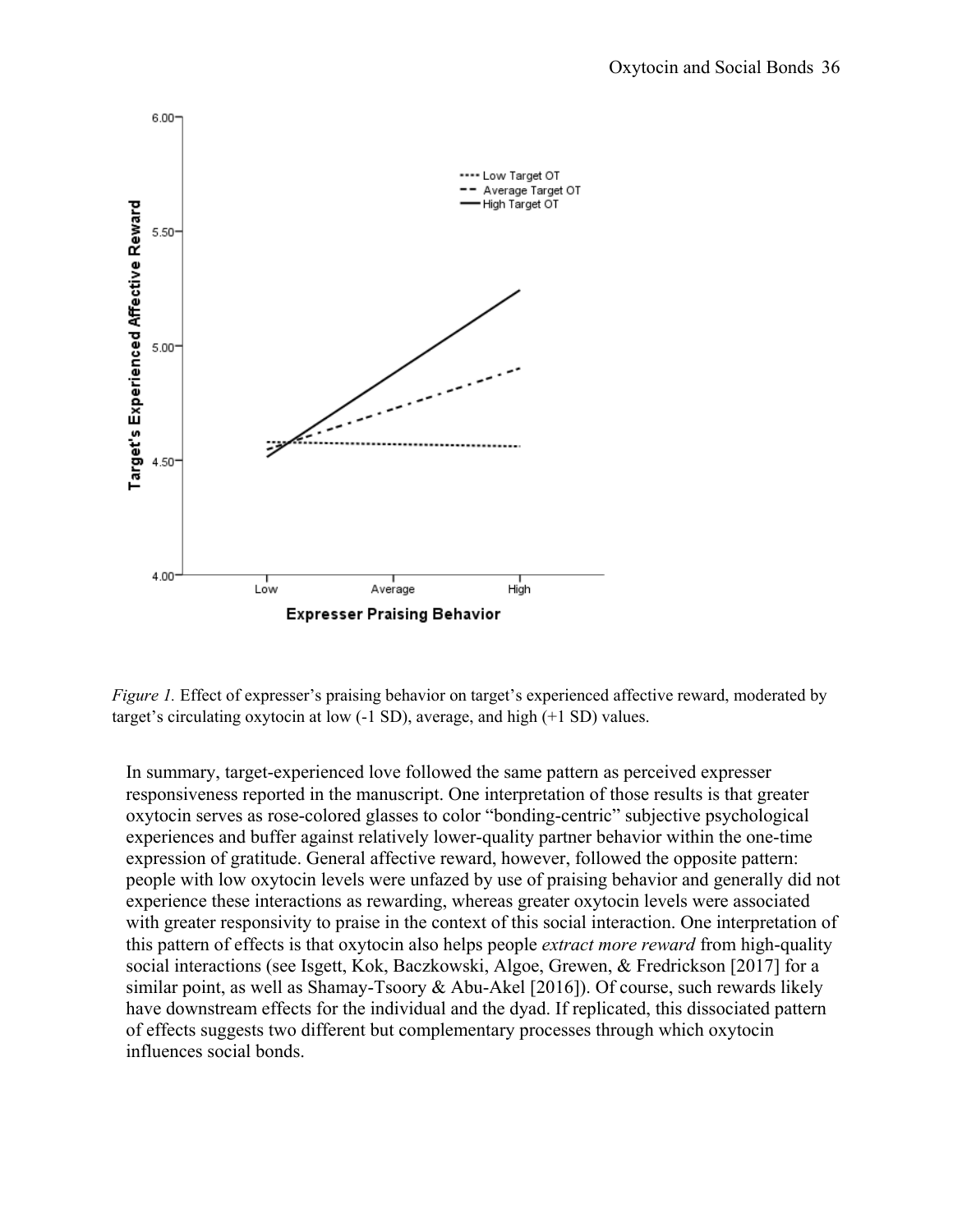## 3. **Results of exploratory moderation tests on novel exploratory outcomes: perceptions of expresser emotions.**

Inferences targets made about the expresser's emotions during the interaction were exploratory outcomes: does the predicted effect of oxytocin's influence on one's own experiences extend to the perceived experiences of the partner? Here, to be complete, we further explore whether these associations are systematically contingent on expresser behavior. In theory, greater praising behavior within an expression of gratitude may be associated with greater perceived gratitude (Algoe & Haidt, 2009) so the significant association between target oxytocin and perceptions of gratitude documented in the manuscript may be moderated by expresser praise in the same way as the perception of expresser responsiveness was. Expressed love is not the central focus of the interaction, though perceived love of the expresser likely tracks closely with perceived expresser gratitude as well as one's own experience of love, so may follow a similar pattern as those two variables. Perceived general affective reward may follow a similar pattern as experienced general affective reward. The results of analogous tests to those conducted for perceived responsiveness in the manuscript are presented in Supplementary Table 2. All conclusions hold when controlling for conversation duration, whether the couple lived together, whether they were dating versus committed to the long term, and relationship satisfaction.

|                                  | <b>Interaction term</b> | @lowOT                | @avgOT              | $@$ highOT            |
|----------------------------------|-------------------------|-----------------------|---------------------|-----------------------|
|                                  | $B, [95\%CI]$           | $B, [95\%CI]$         | $B, [95\%CI]$       | $B, [95\%CI]$         |
| Perceived expresser<br>gratitude | $-1.04$ $[-2.19, .11]$  | $.58$ [.20, .97]**    | $.33$ [.09, .57]**  | $.08$ [ $-.25, .42$ ] |
| Perceived expresser<br>love      | $-0.05$ [ $-.85, .75$ ] | $.31$ [.04, .57]*     | $.29$ [.13, .46]*** | $.28$ [.05, .52]*     |
| Perceived expresser<br>reward    | $0.80$ [ $-.06, 1.67$ ] | $.11$ [ $-.18, .40$ ] | $.30$ [.12, .48]*** | $.49$ [.24, .74]***   |

**Supplementary Table 2. Standardized regression coefficients and 95% confidence intervals around the interaction term and simple effects of expresser praising on each outcome at three levels of oxytocin** 

*Note*. @lowOT = simple effect when  $\overline{oxy}$  tocin is < 1SD below the mean; @avgOT = simple effect at mean levels of oxytocin; @highOT = simple effect when oxytocin is > 1SD above the mean;  $* p < .05$ , \*\*  $p < .01$ , \*\*\* $p \le .001$ 

# (a) Perceived expresser gratitude

 The interaction between target oxytocin and expresser praising behavior was not statistically significant, though trending toward it:  $t(108) = -1.80$ ,  $p = .075$ . As the coefficients in Table S2 clarify, similar to the results for perceived responsiveness, targets with high circulating oxytocin perceived greater gratitude in the expresser regardless of the expresser's behavior, but for those who had average and low levels of oxytocin, their perceptions of expresser gratitude was significantly contingent on expresser praising behavior.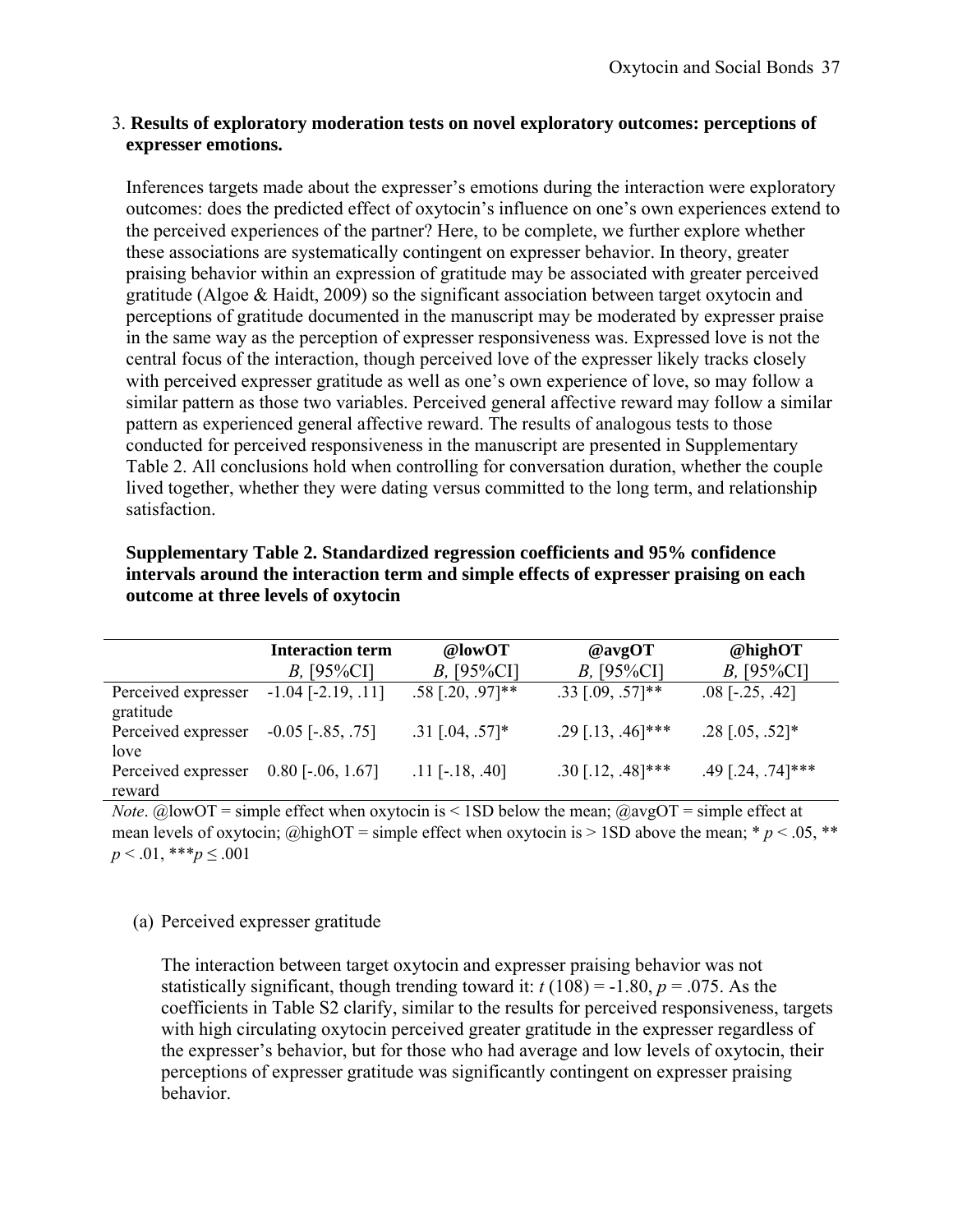(b) Perceived expresser love

 The interaction between target oxytocin and expresser praising behavior was not significant:  $t(109) = -0.13$ ,  $p > 0.250$ . As the coefficients in Table S2 clarify, other-praising behavior was significantly positively associated with perceived love regardless of the target's oxytocin levels.

(c) Perceived expresser affective reward (i.e., the average post-interaction rating of: satisfied, warm, admiring, peaceful, open, amused, proud, and inspired)

 The interaction between target oxytocin and expresser praising behavior was not statistically significant, though trending toward it:  $t(108) = 0.80$ ,  $p = .068$ . As the coefficients in Table S2 clarify, similar to results of experienced reward reported above, targets with low circulating oxytocin did not have perceptions of the partner's reward that were contingent on the person's behavior (in fact, similar to the pattern of effects in Supplementary Figure 1, they perceived relatively low reward experienced by the expresser in the interaction). However, they perceived greater reward experienced by the expresser to the extent the expresser used greater other-praising behavior.

## **4. Analyses including conceptually distinct composite score outcomes**

As indicated in the manuscript, a few participants provided scores on composite variables (i.e., perceived expresser responsiveness, experienced reward, perceived reward) that were demonstrably lower than all other participants by two criteria: greater than 3SD below the mean and with a gap separating them from the rest of the distribution. In this context, such responses are both anti-normative and do not fall into the theoretical context we are evaluating. Nonetheless, it is interesting to consider whether conclusions change by including these different participants in analyses. Here, we present results of all analyses presented in the manuscript, this time including the three extremely low scores on perceived responsiveness as well as two on experienced reward and one on perceptions of partner's reward.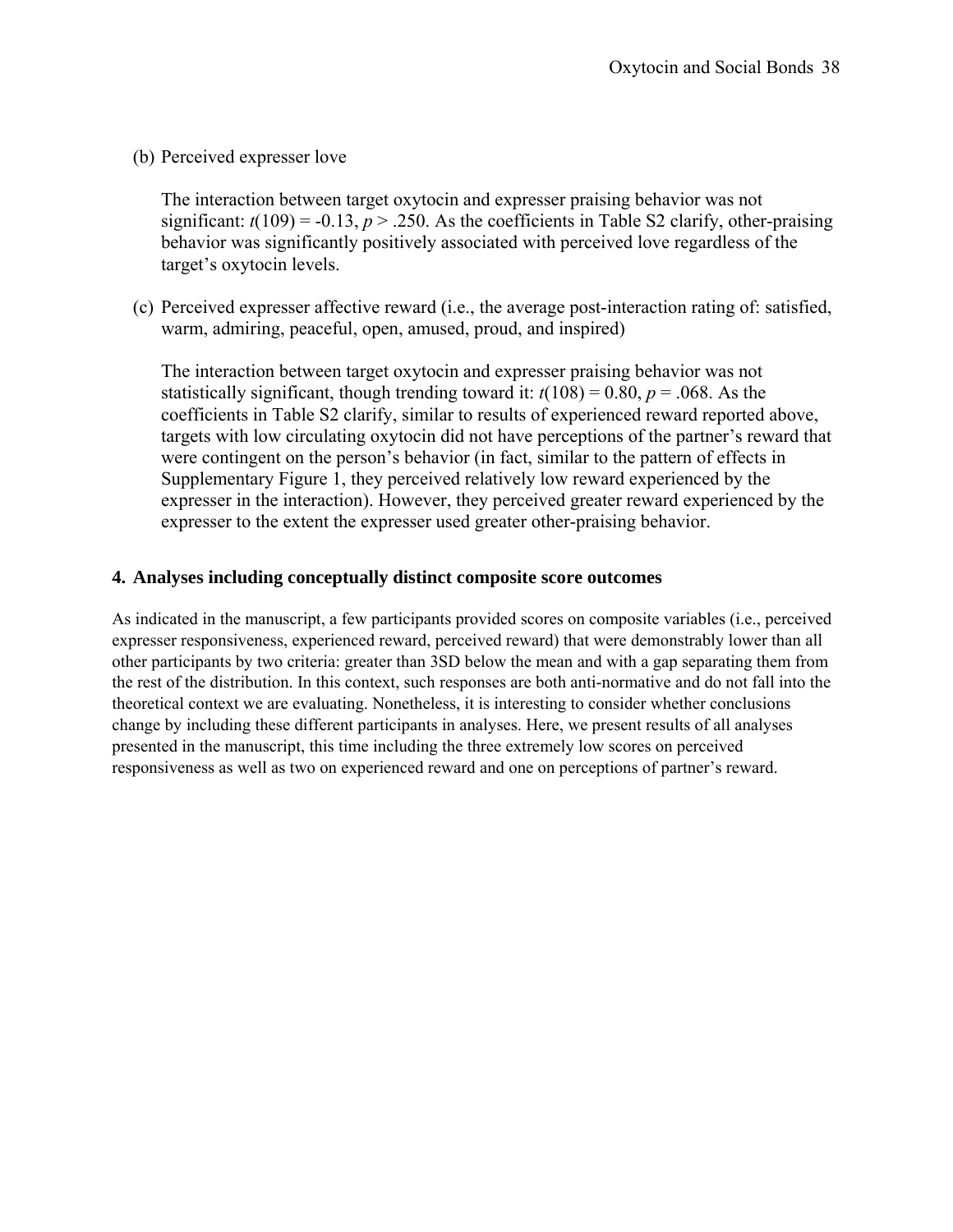|                                  | Condition                   | Gender                                                                              | Oxytocin $\frac{\text{pg}}{\text{mg}}$ Cr) |
|----------------------------------|-----------------------------|-------------------------------------------------------------------------------------|--------------------------------------------|
|                                  | $\beta$ , [95%CI]           | $\beta$ , [95%CI]                                                                   | $\beta$ , [95%CI]                          |
| Perceived partner responsiveness | $-0.03$ , $[-0.330, 0.225]$ | $.10,$ [-.149, .462]                                                                | $.22, [.080, 1.350]$ *                     |
| <b>Experienced</b> reward        | $.08,$ [-.472, .191]        | $.10,$ [-.189, .541]                                                                | $.16,$ [-.169, 1.349]                      |
| Perceived expresser reward       |                             | $-0.02$ , $[-0.399, 0.340]$ $-0.05$ , $[-0.313, 0.501]$ $-0.11$ , $[-0.397, 1.295]$ |                                            |

**Supplementary Table 3. Standardized regression coefficients and 95% confidence intervals from models regarding three of the benefactor's psychological responses to the conversation including low outliers** 

 $\frac{1}{p}$  *w*  $\frac{1}{p}$  < .05

The main effect of oxytocin on perceived partner responsiveness remained statistically significant in the primary analysis (see Supplementary Table 3), as well as when controlling for conversation duration, whether the couple lived together, and whether they were dating versus committed to the long term (*ps* < .05). When controlling for relationship satisfaction, the effect of oxytocin on perceived partner responsiveness was reduced to non-significance:  $β = .11$ ,  $p = .216$ , 95%CI [-.21, .91].

The overall interaction term reduced in size in the primary analysis to become non-significant when the three outlying perceived responsiveness scores were included in the distribution:  $B = -0.52$ ,  $t(109) = -1.57$ ,  $p = 0.120$ , 95%CI [-1.17, 0.136]. It remained that way when controlling for conversation duration, whether the couple lived together, and whether they were dating versus committed to the long term ( $p_s \leq 0.148$ ). When controlling for relationship satisfaction, however, the interaction term was significant:  $B = -0.61$ , *t*(107) = -2.05, *p* = .042, 95%CI [-1.19, -.021].

Of interest, regardless of the model, the same simple effects pattern observed in the manuscript analysis held, such that the effect is strongest (and significant) for those with low oxytocin (*p*s < .001) and weaker or non-existent for those with high oxytocin (*ps* ranged from .030 to .176, average was .069).

Regarding the main effects of experienced and perceived expresser reward reported in the manuscript, oxytocin continued to be unassociated with these outcomes when including scores from all participants (*p* = .126 and .295 for experienced and perceived reward, respectively), and this conclusion did not change when controlling for conversation duration, whether the couple lived together, whether they were dating versus committed to the long term, or relationship satisfaction (experienced reward *ps* ranged from .109 to .504,  $M = 0.222$ ; perceived reward *ps* ranged from .245 to .724,  $M = 0.390$ .